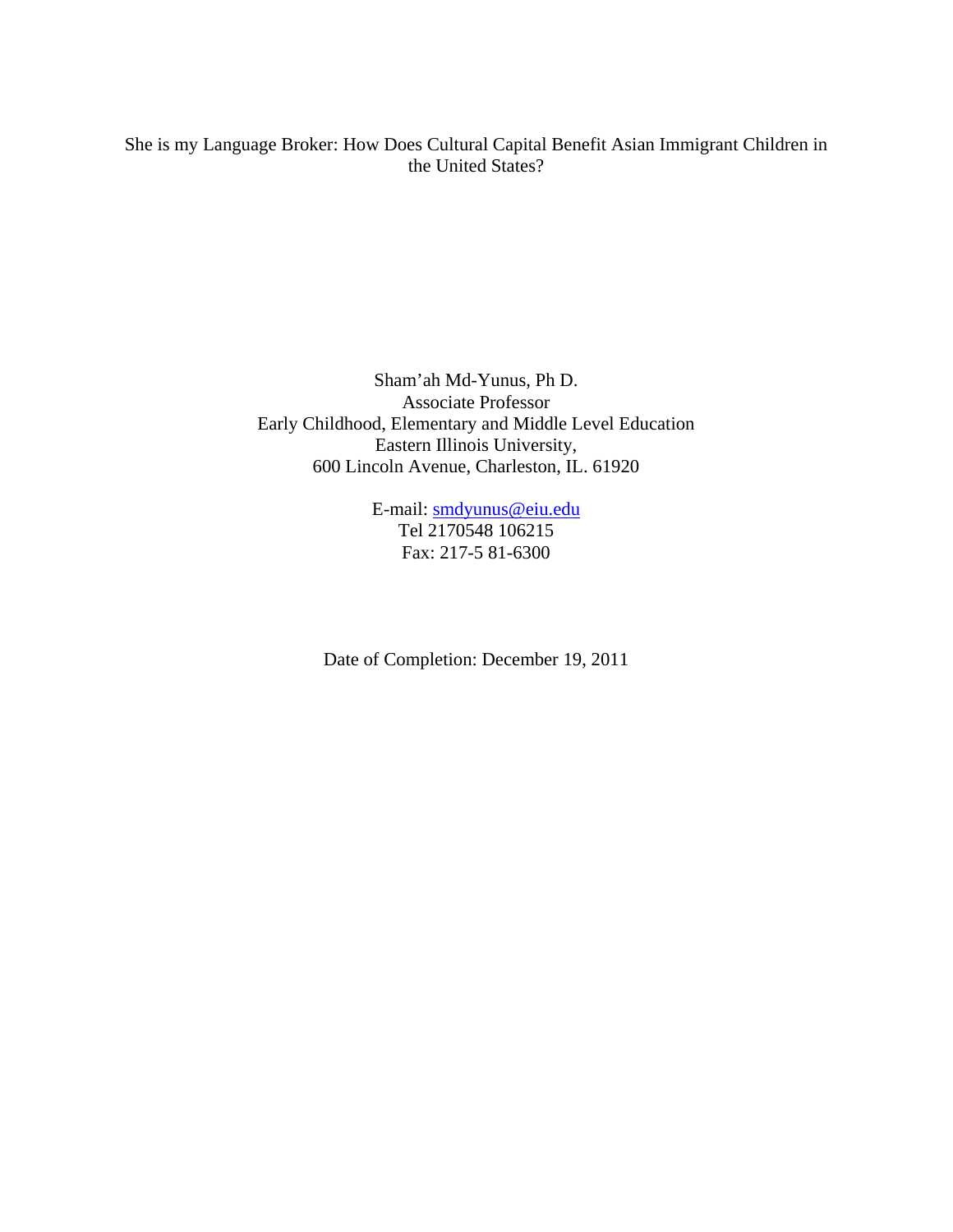# **She is my Language Broker: How Does Cultural Capital Benefit Asian Immigrant Children in the United States?**

## **Abstract**

Cultural capital benefits Asian immigrant children when they become language brokers. This skill can also benefit their parents and families in the United States. Language brokering may shape and possibly enhance students' academic performance and can further children's linguistic and academic achievement.

**Descriptors**: language broker; cultural capital; Asian immigrant children and families.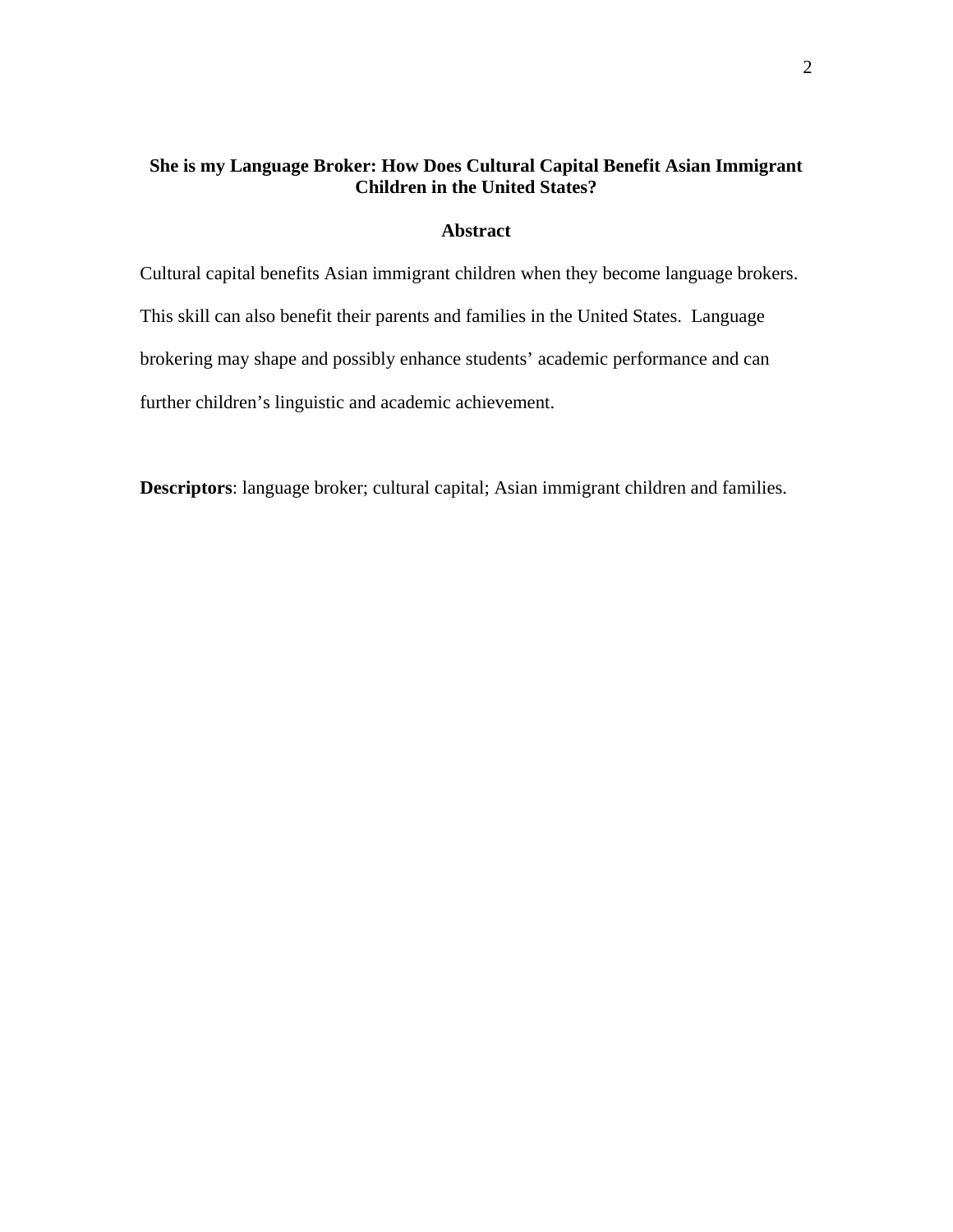## **She is my Language Broker: How Does Cultural Capital Benefit Asian Immigrant Children in the United States?**

It is estimated that Asian immigrant children and families will make up approximately 8.9% of total immigrants by 2030 (US Census of Bureau, 2004). Given the growing numbers of these children in US schools, it is important to understand their issues and challenges in educational achievement due to the language and cultural barriers they face (Fry, 2008; Omi, 2000; Tabors & Collier, 2002). Many of these children speak a language other than English at home, (US Department of Education, 2008) but they have been reported to have higher scores on academic tests than any other immigrant children (Lareau, 2001; National Institute for Early Education, 2009). The image of Asian immigrant children as obedient, silent, and nonassertive are normal traits for most Asian immigrant children in the US: "They do not *normally* initiate conversation, and behaviors such as timidity, overdependence, and lack of creativity can be manifestations of the *cultural* traits" (Mathews, 2000, p. 103, italics added).

Wu and Kim (2009) found that the cultural capital (Bourdieu, 1977) of the Asian home environment was one of the predictors of academic achievement of Asian immigrant children. This article discusses how cultural capitals benefit Asian immigrant children, their parents and families in the US when the children act as language brokers.

#### **Cultural Capital**

The term cultural capital refers to non-financial social assets, (e.g., educational or intellectual) which might promote social mobility beyond economic means (Coleman, 1998; Lee & Bowen, 2006). Cultural capital is a sociological concept articulated by the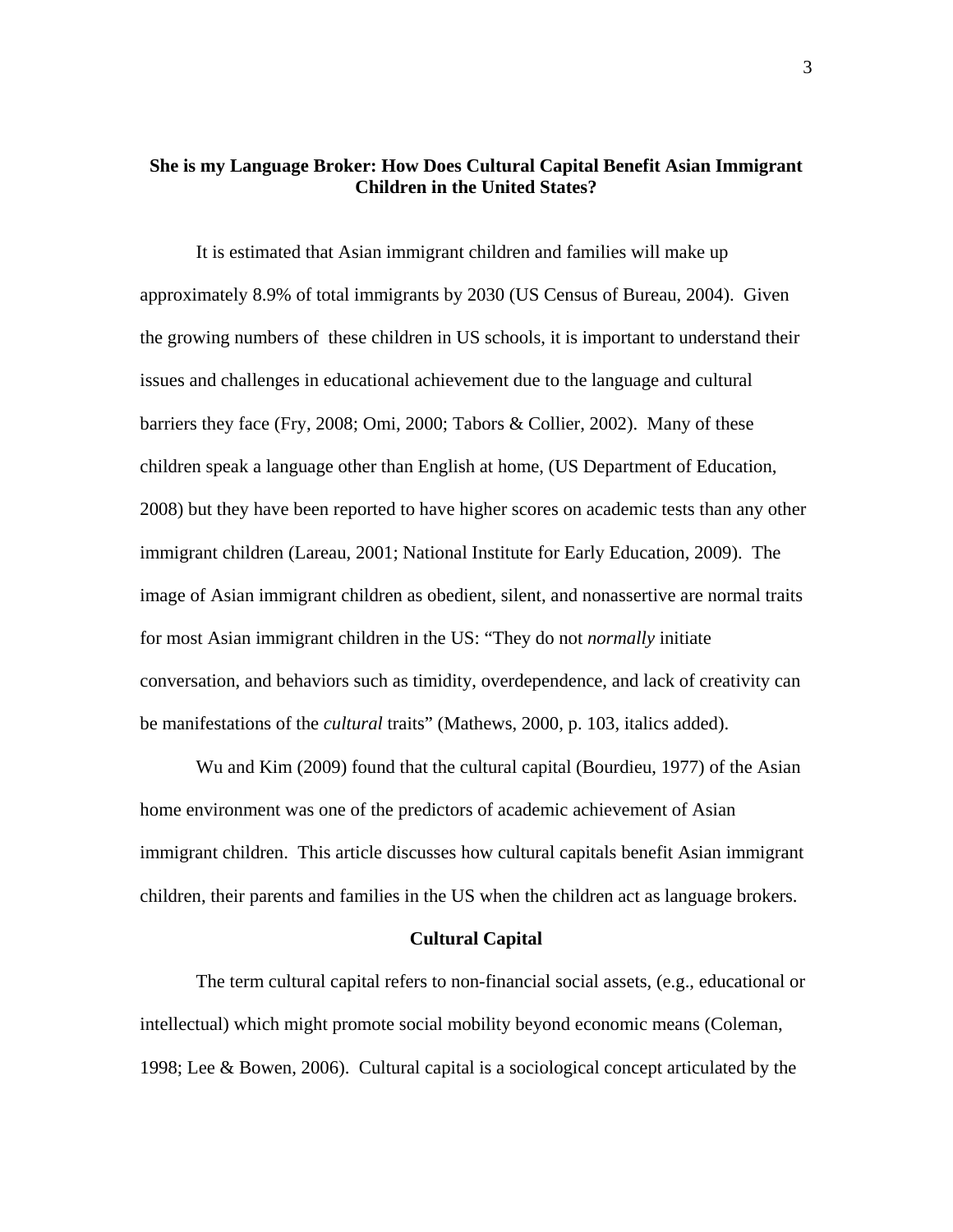French sociologist, Pierre Bourdieu in 1973 as he attempted to explain differences in children's outcomes in France during the 1960s. For Bourdieu, capital acts as a social relation within a system of exchange. The term is used to refer to "to all the goods material and symbolic, without distinction, that present themselves as rare and worthy of being sought after in a particular social formation" (cited in Harker, 1990, p.13). In particular, cultural capital acts as a social relation within a system of exchange that includes accumulated cultural knowledge that confers power and status. Cultural capital comes in the form of knowledge, skills, education, and advantages that a person has, give him or her a higher status in society (Matthews, 2000; Pearce, 2006; Zhou & Kim, 2006). In this case, parents provide their children with cultural capital by transmitting the attitudes and knowledge needed to succeed in the current educational system.

Cultural capital is defined as "family traits and cultural backgrounds that influenced individuals, including perceived ethnic and racial ties, language, neighborhood, and community" (Doulas, Roebken, & Thomson, 2007, p. 6). Bourdieu (1977) described three components of cultural capital: (a) the obligations and expectations of reciprocity in social relationships, (b) norms and social control, and (c) information channels. He viewed cultural capital as a means to an end. For instance, it is a means by which parents can promote their children's school achievement and educational attainment. Cultural capital is also related to the personal dispositions, attitudes, and knowledge gained from experience or from connections to educationrelated objects such as books, computers, academic credentials and institutions, such as schools and university libraries (Lee & Bowen, 2006; Orellana & Eksner, 2005).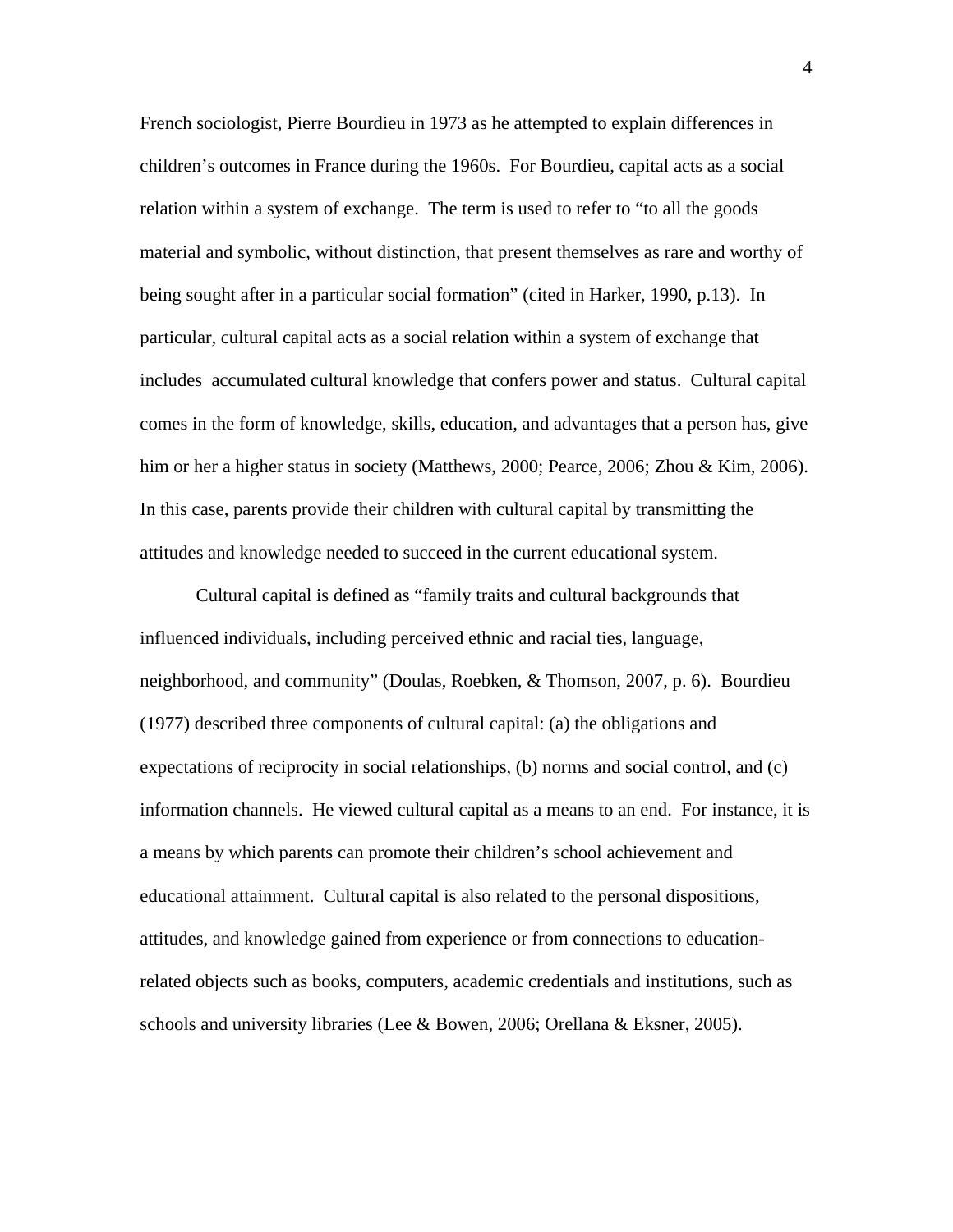Bourdieu (1977) indicated that educational expectations, parental involvement and parenting styles influence children's academic attainment and achievement because they represent specific values that can be transmitted to the children. In association with these values, education is embraced as a vehicle for social mobility, status and energy which is directed toward academic achievement and attainment. Bourdieu argued that children from a higher socio-economic standing are often socialized into highbrow cultural activities at home, and the exposure to this cultural capital will more likely ensure their school success.

In this article, cultural capital theory is utilized to illustrate how Asian cultural and religious values, beliefs, and practices influence the brokering process through language and literacy.

#### **Asian Cultural Capital**

Asian cultural capital is "related to the social activities in and outside students' homes, parental involvement and investment in their children's education" (Li, 2005, p. 8), cultural and religious values, beliefs, and practices (Omi, 2008, p. 21). Asian cultural capital is also influenced by the socioeconomic status of immigrant parents and families (Yoon, 2008).

Although many Asian immigrant children and families are from low-income groups, some of the cultural practices and values of their homeland are quite similar to those of middle class families in the US. For example, Asian cultures place a high value on excellence in education, resilience, and competitiveness as predictors of success in life (Md-Yunus, 2007). Furthermore, the Asian family is a hub of distinct and positive cultural values, including education, hard work, and family cohesion. Asian immigrant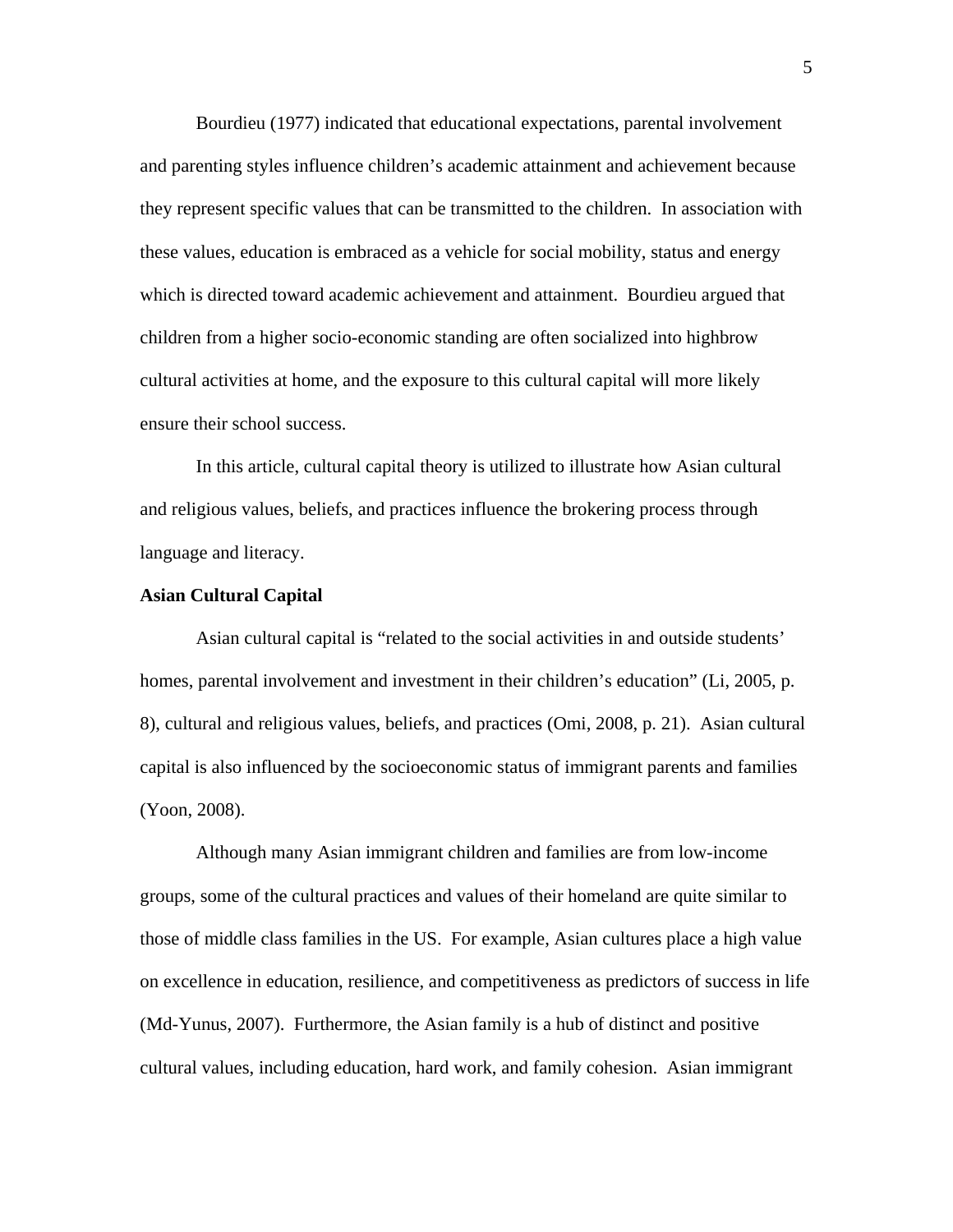parents are seen as more strict and their emphasis on education and hard work as positive values and are interpreted as a "capital" for the children (Lee & Bowen, 2006; Zhou  $\&$ Kim, 2006), whose success in education is reflected in their high scores in math and reading.

Children who have high scores in math and reading also tend to have good skills in speaking and solving problems (Duran, 2008). In the brokering process, these skills are important for children to be able to understand both languages in order to translate and interpret (Dorner, et al., 2007; Yeung, 2000).

Asian parents from middle class families tend to have better "capital" because their economic status enables them to provide their children with better metacognitive function in the brokering process (Coleman, 1998). This metacognitive function is useful tool to develop skills in planning, regulating and evaluating behavior in the process of translating and interpreting between the two languages and cultures. In lower-income Asian households, cultural capital comes in the form of traditional cultural values and practices*.* The traditional values and practices are assets to language brokers when they become "other children" in a new country (Dorner, Orellana, & Li-Grining, 2007).

Chao (2006) and Garcia (2006) found that Asian immigrant students, whose mothers had less than a high school education, had larger gains in standardized exams scores than students whose primary home language was English. This finding suggests that Asian children of less educated parents were also able to perform well in part because their experience as language brokers have given them the skills they need to succeed academically (Chao, 2006; Garcia, 2006). In this framework, language is a tool that helps language brokers enhance their competency in using English grammar.

6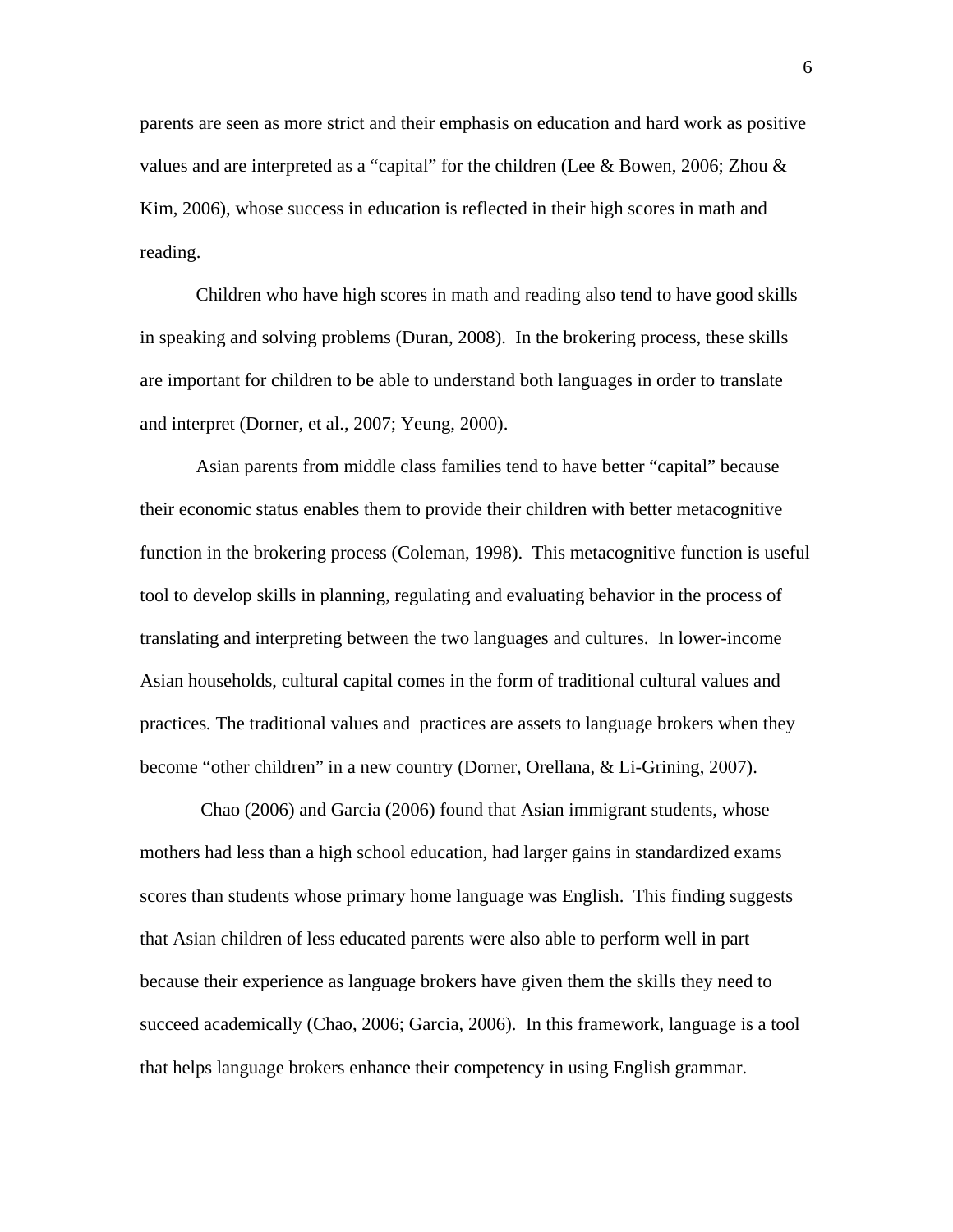Cultural capital, cultural traits, and parental expectations and beliefs in education and socio-economic status provide Asian immigrant children an alternative channel for upward mobility as parents not only invest more in their children's education, but also use a more direct intervention approach (e.g. through teaching and tutoring at home) to support their children's schooling and learning.

Immigrant parents of Asian descent prioritize education and use immigration to seek better educational opportunities for their children and economic opportunities for themselves (Zhou and Kim, 2006). Zhou and Kim further indicated that Chinese and Korean immigrants' success were specifically due to such values and the structural features of their communities; in particular the "Chinese background is beneficial for children's achievement" (p. 33). These elements become assets that children can use as a foundation for being successful language brokers.

#### **Language Brokers**

Researchers use different terms to define what a language broker is. The language skills children use to help their immigrant parents by translating English language and interpreting US cultural practice have been called "natural translation" (Orellana et al., 2003; Portes & Rumbaut, 1996), "family interpreting" (Valdes, 2002), and "para-phrasing" (Orellana & Reynolds, 2009). Orellana (2010) found out that among fifth- and- sixth grade children in the settled immigrant community, "73% translated at least sometimes for their mothers, and 50% translated at least sometimes for their fathers" (p. 51). Study by Dorner, Li-Grining, and Orellana (2007) also found that children who were identified as "active" brokers had significantly higher scores in reading and math achievement in fifth- and- sixth grade.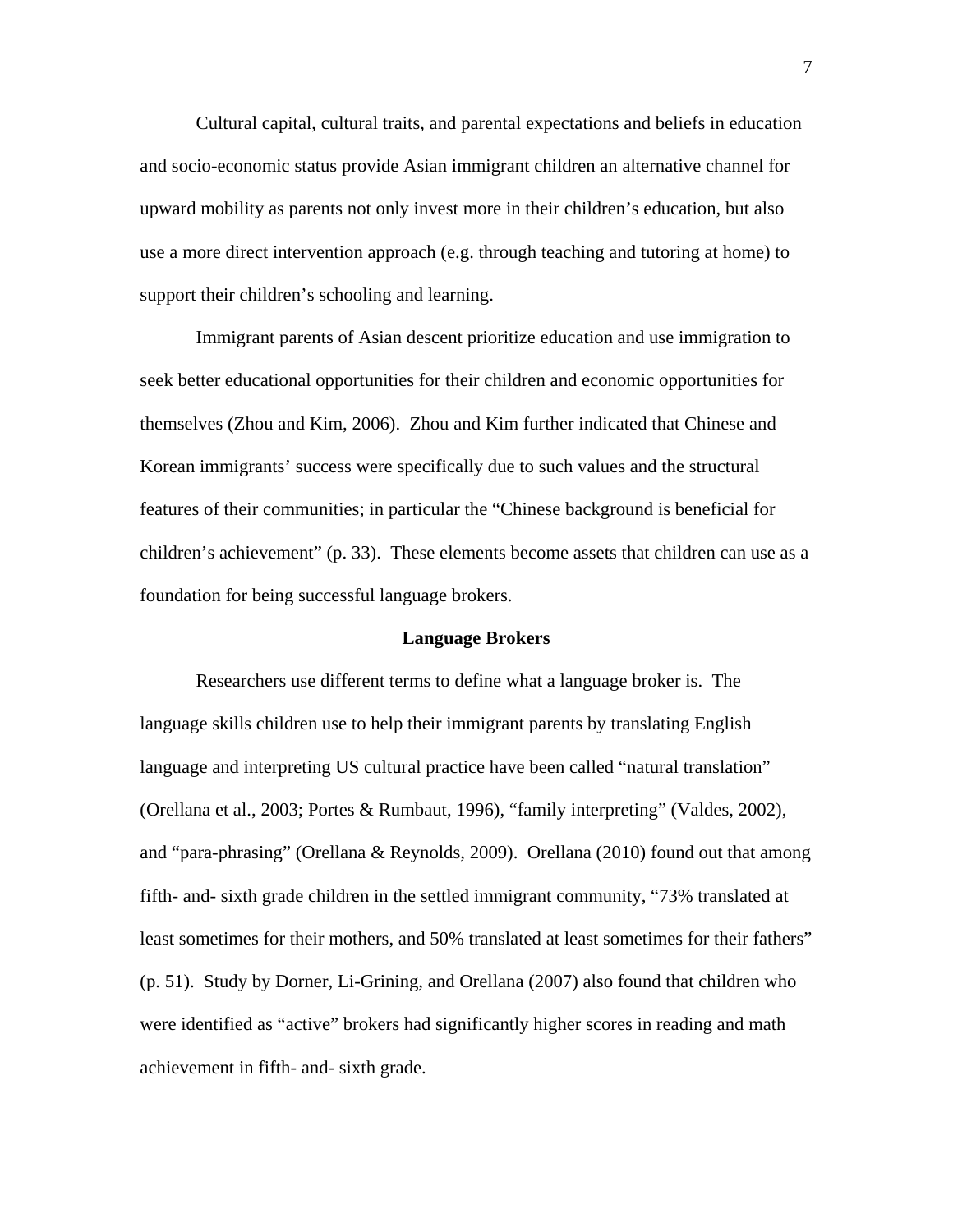In this article, the term "language broker" refers to Asian immigrant children's position as interpreters (McQuillan & Tse, 1995) and translators (Dorner, et al., 2007; Orellana, et al., 2003). These terms highlight how the children of immigrants build and use both cognitive and linguistic knowledge in brokering for their families. Wu and Kim (2009) and McQuillan and Tse (1995) explained that these children become language brokers for their parents and families in situations, such as applying for legal documents or government assistance, registering children to attend schools, obtaining health insurance and receiving health care, seeking employment, and reading letters and documents in English. These children also help in social situations, such as watching US movies and television, ordering food in the restaurants, and reading labels and maps (Ng, Lee, & Park, 2007). Orellana (2010) found that children translated for their parents in numerous everyday ways with home scoring the highest percent of 69, at stores 57%, 40% in doctor's office, 30% at parent-teacher conferences, 14% for legal document, and 20% for bank statements. Older siblings also translated for younger siblings and grandparents. Han (2006) reported that children of Asian immigrants assisted their family business as well as within the family and community, in the process shaping their own ethnic identities. She found that girls most often take on what she terms the roles of tutors (serving as translators, interpreters, and teachers for parents and siblings) and advocators (mediating or intervening for parents or households members).

#### **Language Brokers as Interpreters and Translators**

McQuillan and Tse (1995) used the term "language brokers" for children who "interpret and translate between culturally and linguistically different people and mediate interactions in a variety of situation including those found at home and school" (p. 226).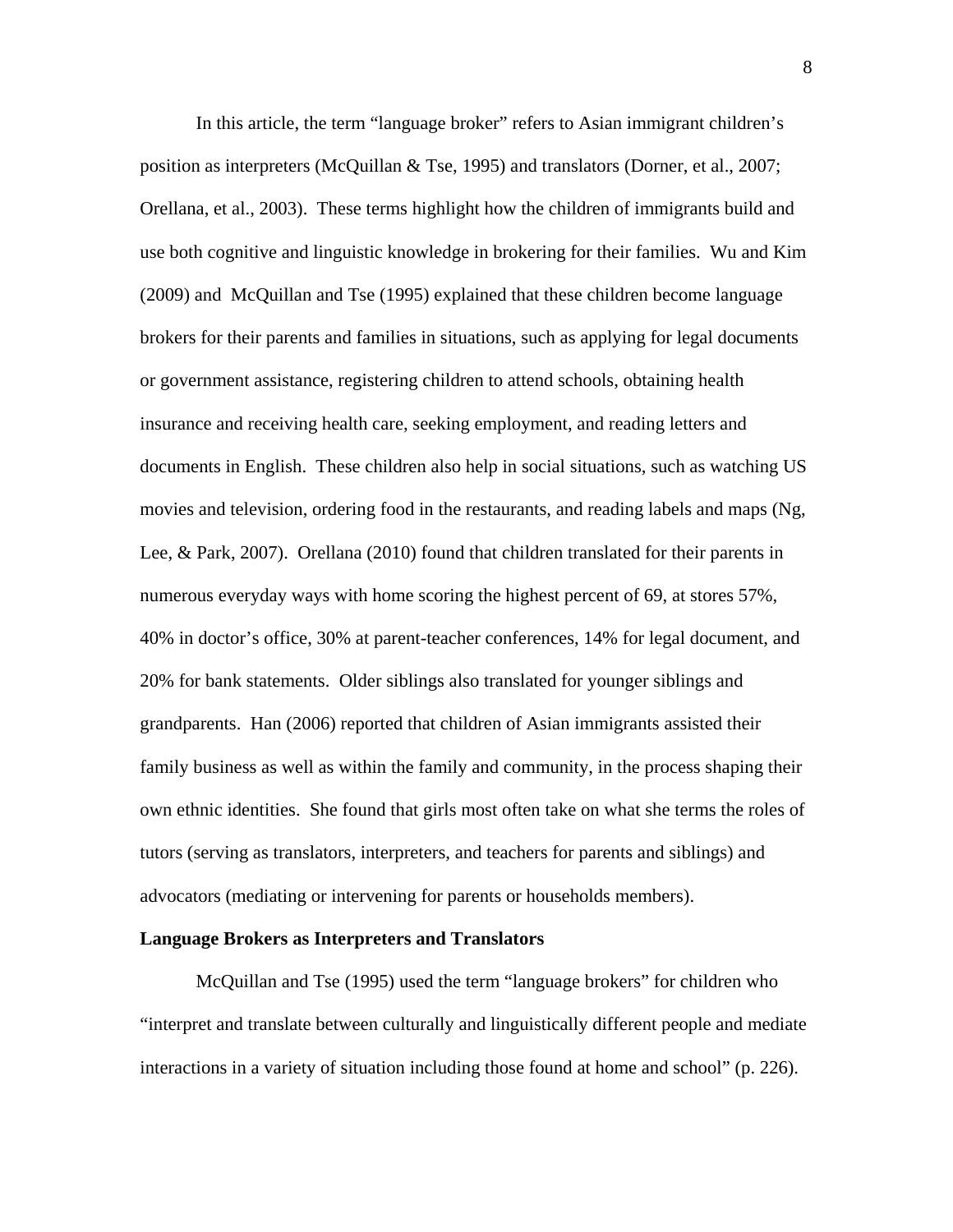Language brokers do far more than transmit information. Evidence from research studies has revealed that these students benefit from being language brokers for their parents (Chao, 2006; Orellana & Reynolds, 2009). In particular Orellana (2009) noted that language brokers with transcultural skills and language brokering experience tended to have higher scores on standardized tests in both reading and math. Furthermore, language brokering enhances cognitive skills, increases comprehension of adult-level texts, helps children gain the trust of their parents, and lets them become more bilingual (Borrero, 2006; Borrero & Yeh, 2010; Dorner, et al., 2007; Morales & Hanson, 2005; Wu & Kim, 2009).

Unlike formal interpreters and translators, brokers mediate, rather than merely transmit information (Tse, 2006). Language minority students, who broker assume parental duties that include making educational decisions and communicating directly with schools, play a pivotal role in determining their own educational experiences (Orellana, 2010; Orellana, Renolds, Dorner, & Meza, 2003). More specifically, language brokers are a tremendous help to parents who speak another language in everyday life because language minority parents may face a number of challenges when trying to communicate or become involved with their children's school. For instance, the inability to understand English, lack of familiarity with the school system, and differences in cultural norms concerning appropriate levels of parent-school involvement can hinder parents from communicating or being involved with their children's school (Quezada, Diaz & Sanchez, 2003).

The National Center for Education Statistics (2004) reported that more than 90% of students had a parent who reported receiving newsletter, memos or notices from school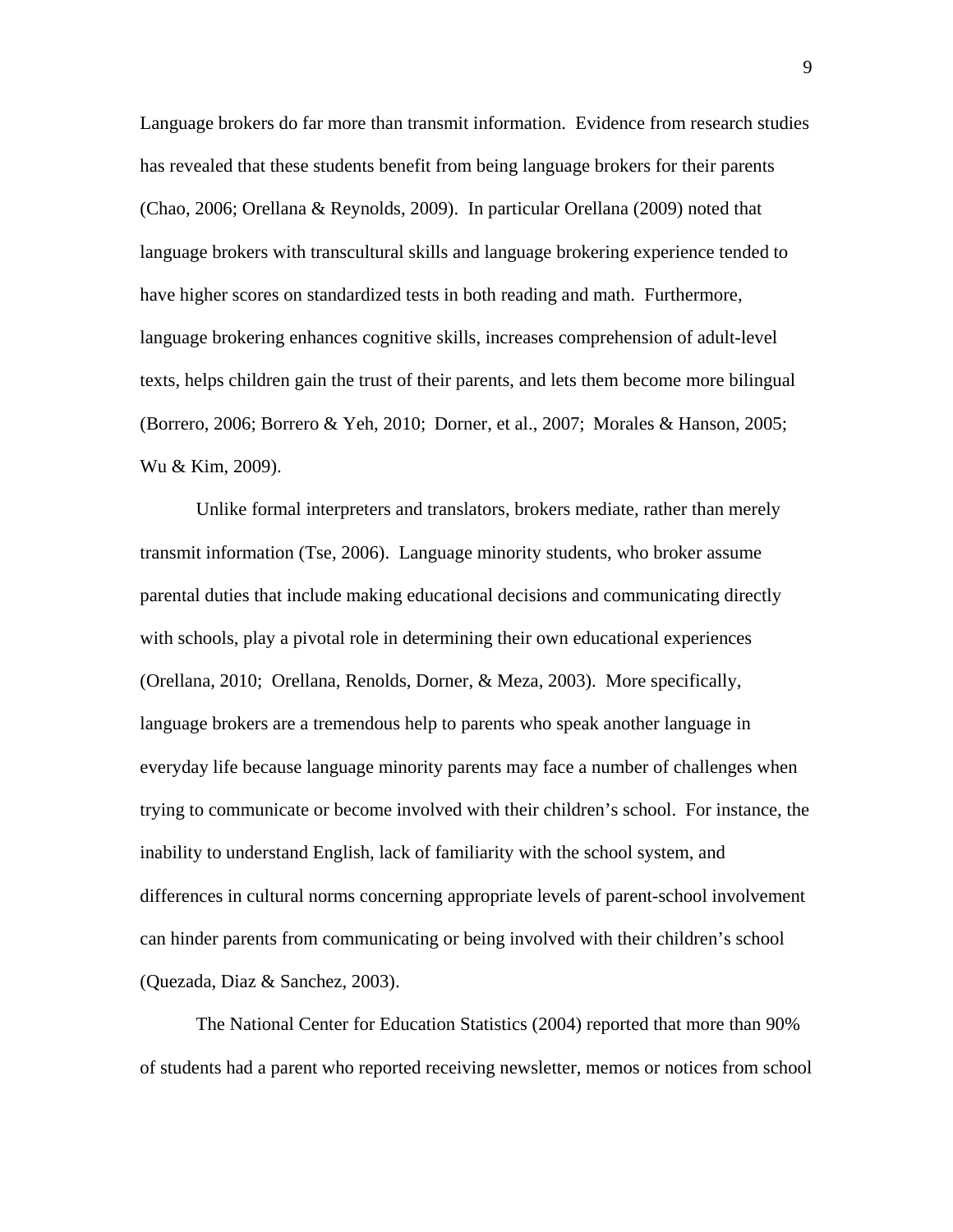or teacher addressed to all parents, 50% of students had a parent who reported receiving personal notes or e-mails from the school or teacher about the students; and 43% of students had a parent who reported receiving a phone call from school or teacher. Therefore, the role of language brokers is critical in helping their parents and families to bridge the gap between school and home.

Therefore, language brokers play an important role in bridging the gap between home and schools especially, older children who have retained their home language skills and have a better understanding of life experiences between the two countries (Han, 2006).

Orellana further indicated that use of practice-based categorical distinction as a way of considering the relationship between engagement in the practice and measurable outcomes of standardized test scores of math and reading. Language brokers must acquire English very well to handle the difficult task of brokering. The child brokers translated texts in their second language that are far above grade level, such mortgage documents, tax forms, and letters and notes intended for their parents. This evidence strongly suggests that brokers develop high levels of language proficiency in order to perform interpretation and translation tasks (Orellana, 2010).

Interpreting and translating in the language brokering process involves multi-linguistic as well as meta-cognitive skills and cultural mediation and modeling. These skills are critical in activities that involve saying "the same thing" in different ways to different audiences and thinking about appropriate forms for each of the words or statements (Orellana, et al., 2003). Language brokers will also consider how their words will be received in order to analyze what they say and how they speak to different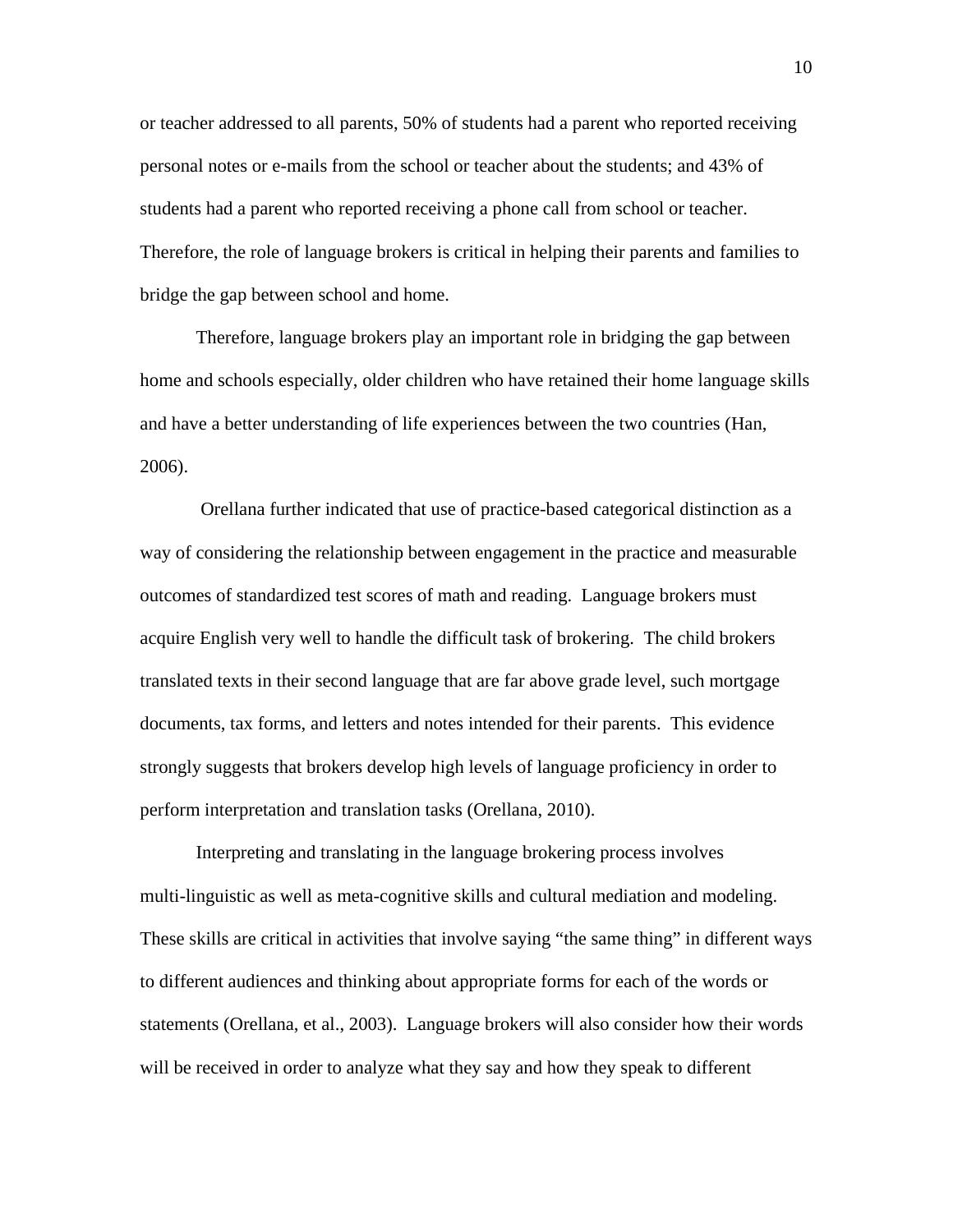audiences, dimensions of tone, register, vocabulary, grammar form, context, and the degree of formality of their speech (Orellana & Eskar, 2005). When immigrant children translate and interpret for others they draw on language strategies that good readers and writers use.

The main characteristics of cultural mediators are reciprocal knowledge and comprehension that involve communicative competence, empathy, active listening and good knowledge of both the host country and country of origin (Lee, 2005). The specific knowledge gained by a child through these interactions also represents the shared knowledge of a culture in the specific ways in which one set skill set can be transformed for use in another setting through students' routines and practices in and outside of schools (Orellana, 2009).

Cultural modeling (Orellana & Eksar, 2005) is drawing analogies between disciplinary constructs and modes of reasoning and students' cultural fund of knowledge (Gonzales, Moll, & Amanti, 2005). The students develop a deep understanding of the routine practices they engage in both in and outside of schools. Then they probe how these skills map onto some discipline, topic, mode of reasoning, or procedure. According to Orellana, et al. (2003), immigrant children were also depicting of the sociocultural perspectives on language and literacy through cultural mediation and modeling. They viewed language as a tool for navigating in the social world, constructing meaning, displaying identities, and otherwise accomplishing social goals (Mancilla-Martinez  $\&$ Kieffer, 2010).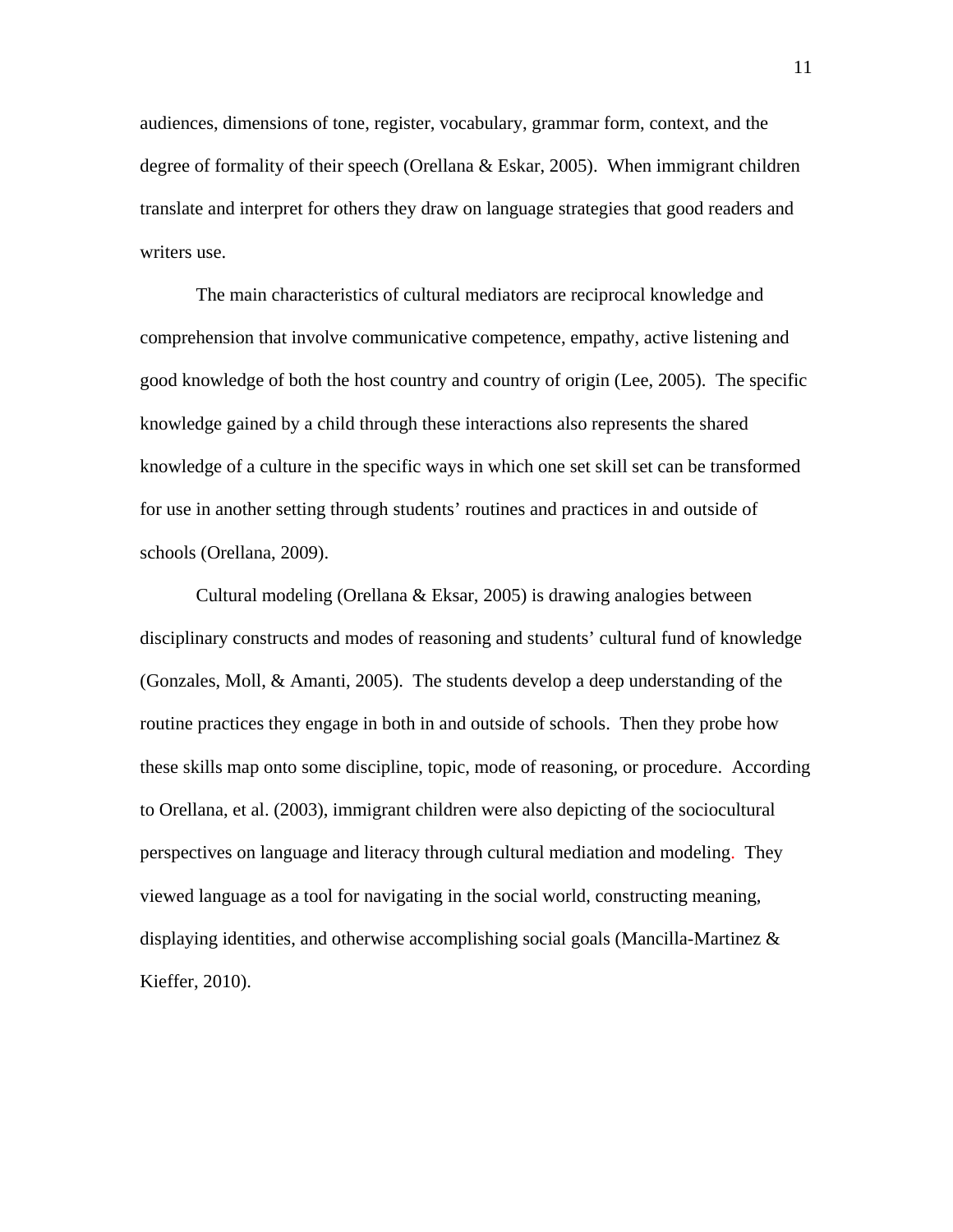# **How Does Cultural Capital Benefit Asian Immigrant Children as Language Brokers in the United States?**

There are two hypotheses regarding how Asian cultural capital contributes to the development of language brokers. The first hypothesis is that the family's values, beliefs, and traditions are intergenerational transfers to children. The second hypothesis is that parental expectations influence their children's success in education and life. These two hypotheses are considered significant in the discourse of Asian immigrant cultural capital (Lee & Bowen, 2006).

#### **Asian Cultural Values, Beliefs, and Traditions**

In the first hypothesis, Asian cultural capital is defined as values, beliefs, and traditions. It is heavily influenced and guided by family practices, interactions, and environments (Md-Yunus, 2006). The cultural capital of Asian immigrant children is also based on the structural features of Asian cultural practices and faith which are grounded partly in values and beliefs from the teachings of Confucianism, Buddhism, Hinduism, and Islam (Pearce, 2006). For example, the central tenet of Confucius' teaching is the concept of filial piety. As part of the practice of filial piety children must respect and be obligated to adults in order to pay back their parents' sacrifices and take care of them when they are old. These values and the lifestyles that influences are transmitted to the children are tied to the outcomes of the beliefs and values taught and learned in the family and community. Values such as obedience to parents and elders, family honor, respect for elders, and filial piety are the essence of the cultural capital that Asian parents transfer to their children through cultural modeling (Wu & Kim, 2009).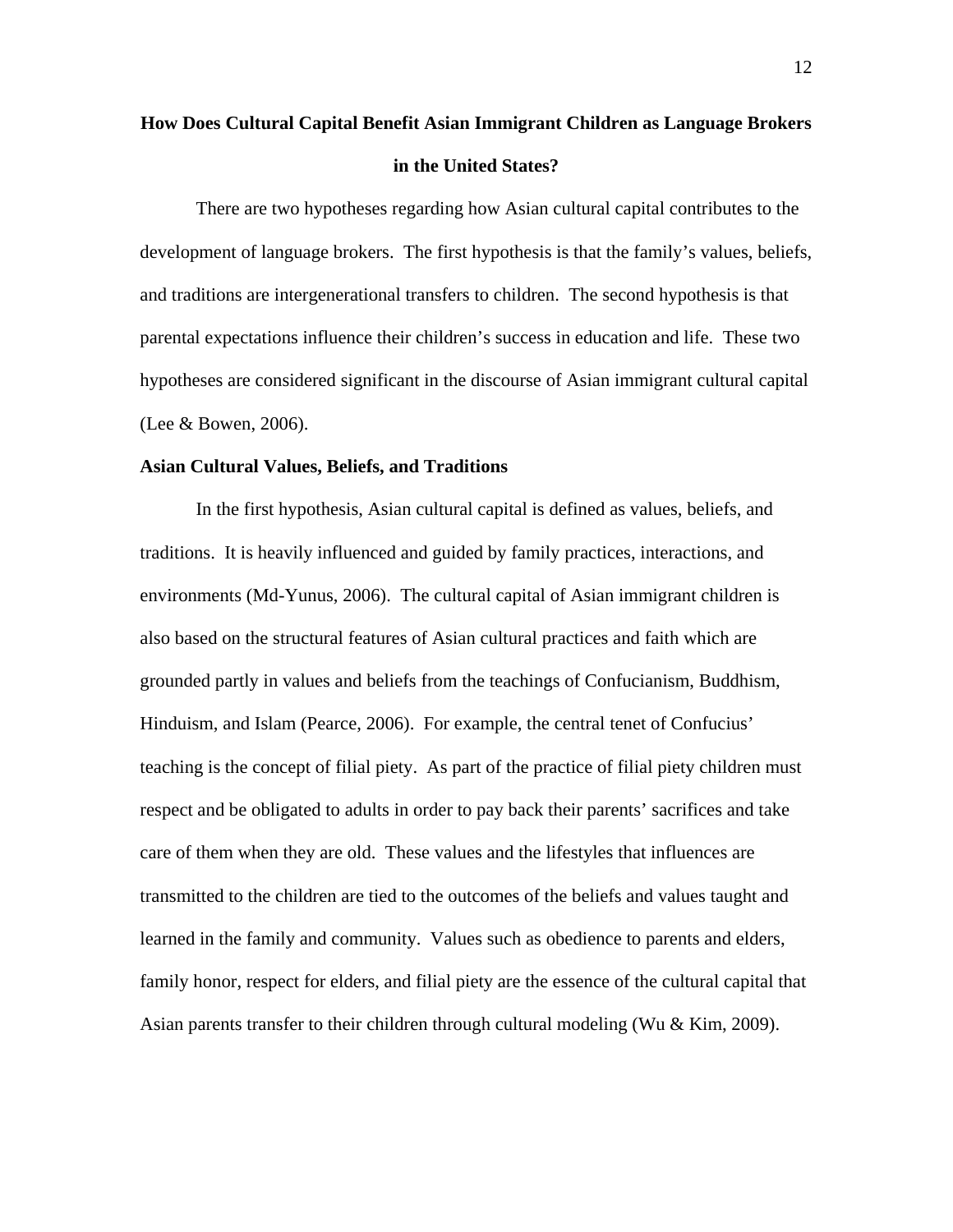In Bronfenbrenner's (1978) ecological approach to human development, the ecological context of children's learning is heavily influenced by culturally guided family practices, interactions, and the surrounding environment. From this perspective, Asian immigrant children are in the best position to play a role as language brokers. They help their parents and families in everyday life by translating English and being a "spokesperson" for their parents and families. According to Bronfenbrenner**,** the family is the closest, most durable and influential part of the mesosystem. The influences of the family extend to all aspects of the child's development; language, beliefs, practice and are all developed through the input and behavior- related feedback within the family. Children are affected by their culture through the communication of beliefs and customs parents receive from other structures in the mesosystem and exosystem and become a basis for a child's sense of self such as bi-directional interactions between school and home. The skills and confidence that developed through these relationships will increase the child's ability to effectively explore and grow as bilingual and language brokers.

#### **Parental Influence and Expectation**

The second hypothesis is that parental educational expectations influence their children's success in education. Asian cultures place greater emphasis on education, ambition, and persistence in children (Ng, Lee, & Pak, 2007). Coleman (1998) argues that family cultural capital is characterized by the parental investment of time and effort into the child's educational endeavors. In the 2008 report on Status and Trends in the Education of Racial and Ethnic Groups published by the Institute of Education Sciences (2010), a higher percentage of children who identified as Asian (51%) had a mother with at least a bachelor's degree than did children who identified as White (36%), Black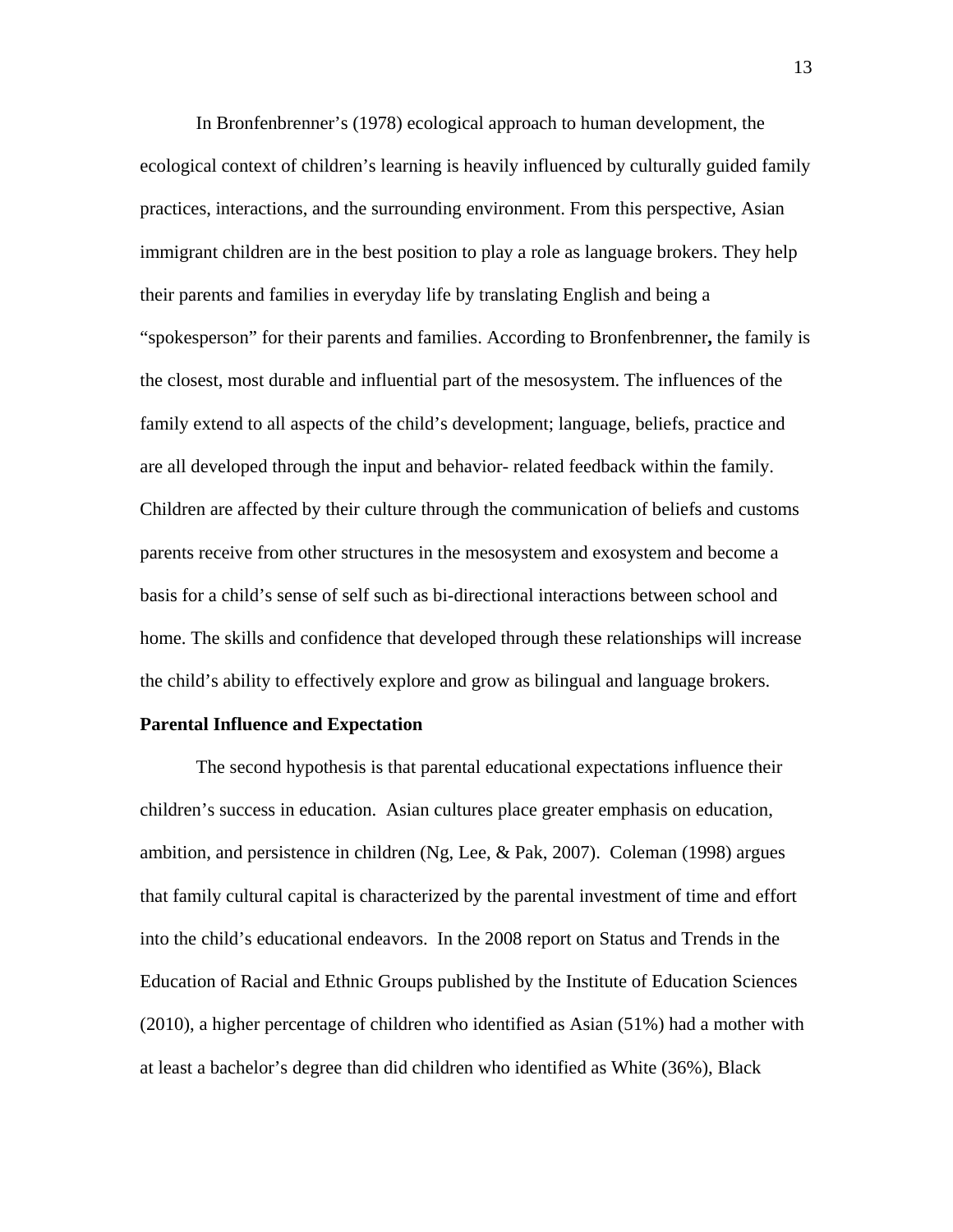(17%), American Indian (16%), and Hispanic (11%). Sacrifice and investment in their children's education are traditional practices of most Asian parents. Furthermore, Asian immigrant parents' expectations and encouragement in children's education are linked to their immigration experiences, socioeconomic status, locality, and social positioning in the host society (The Chronicle of Higher Education, 2008).

This is especially true for first and second generation children from Asian countries, who tend to have higher scores in most assessments of math and reading (Han, 2006; Lee & Bowen, 2006). The Institute of Educational Sciences study's results further indicated that Asian American children's math and reading scores in fourth, eight, and twelfth grades were higher compared to those of other ethnicities in 2009 (see Table 1). Table 1. Asian American Children's Math and Reading Scores in Fourth, Eight, and Twelfth Grades Compared to Other Ethnicities in 2009.

|                    | <b>Fourth Grade</b> |                | <b>Eighth Grade</b> |                | <b>Twelfth Grade</b> |                |
|--------------------|---------------------|----------------|---------------------|----------------|----------------------|----------------|
|                    | <b>Math</b>         | <b>Reading</b> | <b>Math</b>         | <b>Reading</b> | <b>Math</b>          | <b>Reading</b> |
| White              | 248                 | 230            | 293                 | 273            | 161                  | 296            |
| Asian              | 255                 | 235            | 501                 | 274            | <b>175</b>           | 298            |
| <b>Black</b>       | 222                 | 205            | 261                 | 246            | 131                  | 296            |
| Hispanic           | 227                 | 205            | 266                 | 249            | 138                  | 274            |
| American<br>Indian | 225                 | 204            | 266                 | 251            | 144                  | 283            |

Source: Institute of Education Sciences (2011). Nation's Report Card 2009. US. Department of Education: Washington DC.

The US Department of Education (2008) reported two main points about Asian immigrant children. First, they make up the second largest group of language-minority students, after Hispanic students. Second, Asian immigrant children as English language learners had larger gains in academic tests than their Hispanic peers. Higher gains in the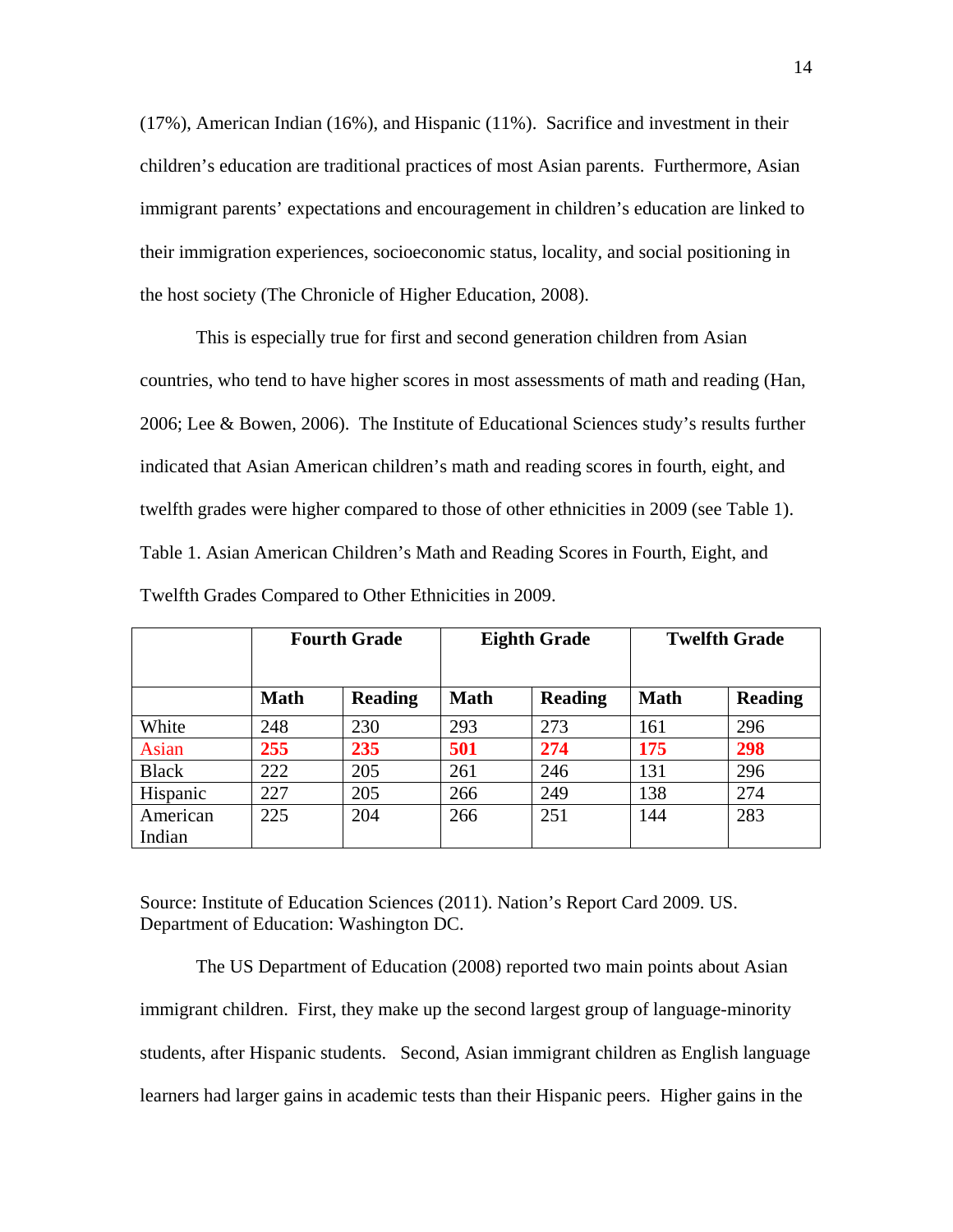academic tests reflect the children's ability to understand and comprehend the language. The children tend to use these abilities to help their parents and families to translate both languages in many contexts and use English in their everyday lives acquiring sophisticated vocabulary and knowledge to perform language brokering tasks. He or she must also understand complex aspects of the adult world in order to competently convey messages between the parties involved. The comprehension and vocabulary skills gained from many types of reading and level help in the understanding the context to translate from English to native language. For example in the domain of paraphrasing, children use internet search for certain words, concepts, and information then translate these words to the native language for their parents and families (Institute of Education Sciences, 2011).

Many children also act as translators at parent-teacher conference for teachers. They translated what the teachers said to the parents and vice versa. Their responsibilities were far beyond being translators and even edit their parents' writing by checking grammar, verb-noun agreement, and tenses using standard English words. They also fill out forms and read and explain letters report cards, notes, and newsletters from schools. Some language brokers help parents to make choices about school or family matters such as coursework or medical decisions.

These experiences allow the children to not only help their families but also to learn subjects in science or health studies in school. Some language brokers reported that they used these experiences in the classes and homework in school (Tse, 2006). They were not only must have the acquisition of cultural knowledge but also the language development, especially their acquisition of English. This process requires brokers to

15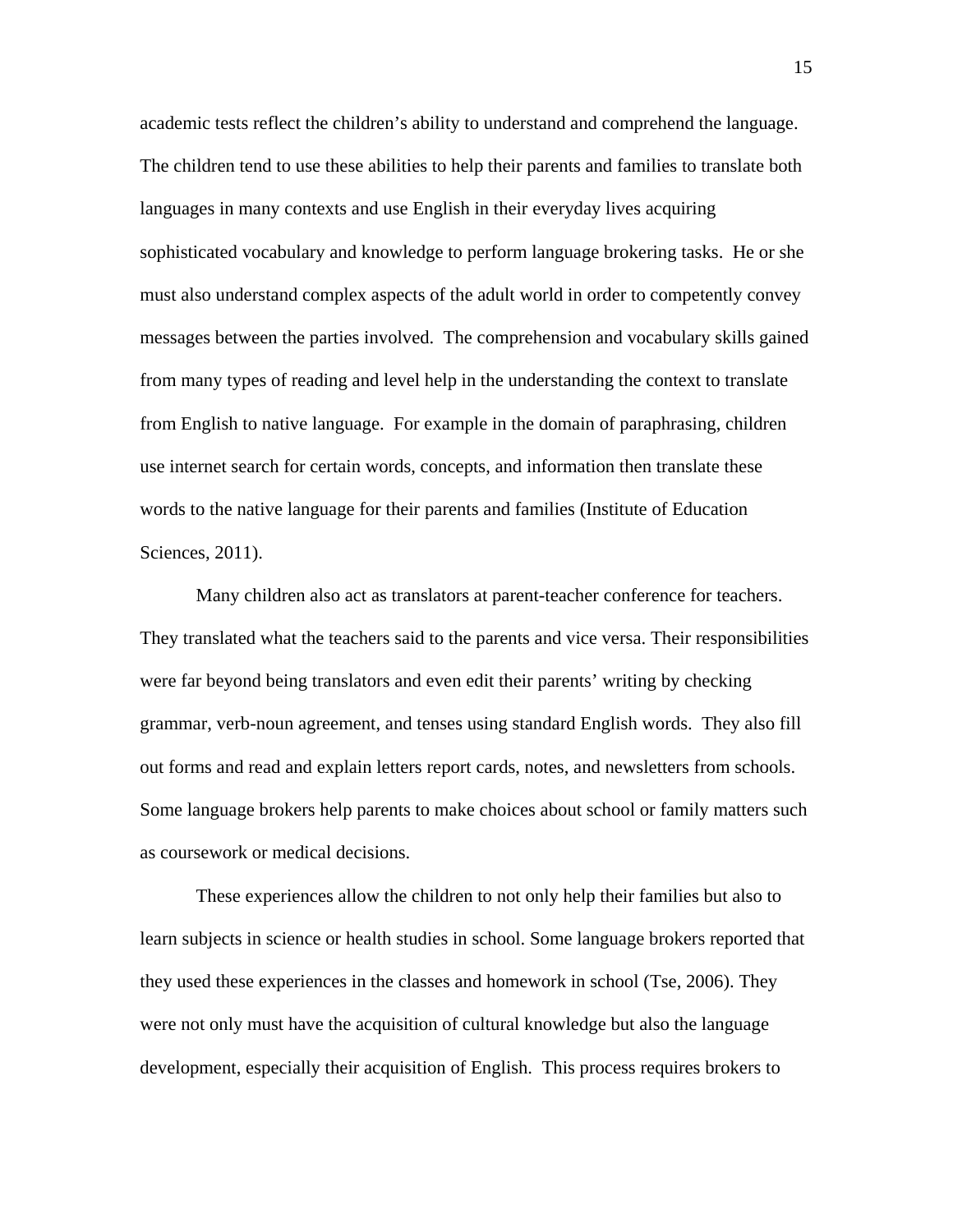possess metalinguistic awareness, defined as an awareness of the underlying linguistic nature of language use and interpretation strategies, in addition to the cognitive and linguistic skills. Brokers use subjects to seek out resources, including peers, adults, and textual aids such as bilingual dictionaries, to help complete linguistically demanding tasks normally performed by adults. Tse reported that 57. 8% of the participants in her study said brokering helped them learn English (2006).

#### **Model of Knowledge Brokering**

In the Model of Knowledge Brokering (Ward, Smith, Carruthers, Hamer, & House, 2010) for Asian children, the brokering process involves knowledge transfer rather than involving a simple linear process and is complex, dynamic, and iterative. The model has been operationalized as two practical frameworks for thinking about the issues associated with knowledge transfer -one for the producers and the other for the users of applied knowledge in academic settings. Figure 1 below illustrates these processes. Figure 1. Model of Knowledge Brokering



**Action Process:** Interpret and translate between culturally and linguistically different people and meditate interactions in a variety of situation including those found at home and school.

Source: Ward, V., Smith, S., Carruthers, S., Hamer, S., & House, A. (2010). Knowledge brokering: Exploring the process of transferring knowledge into action. Leeds Institute of Health Sciences, University of Leeds, UK.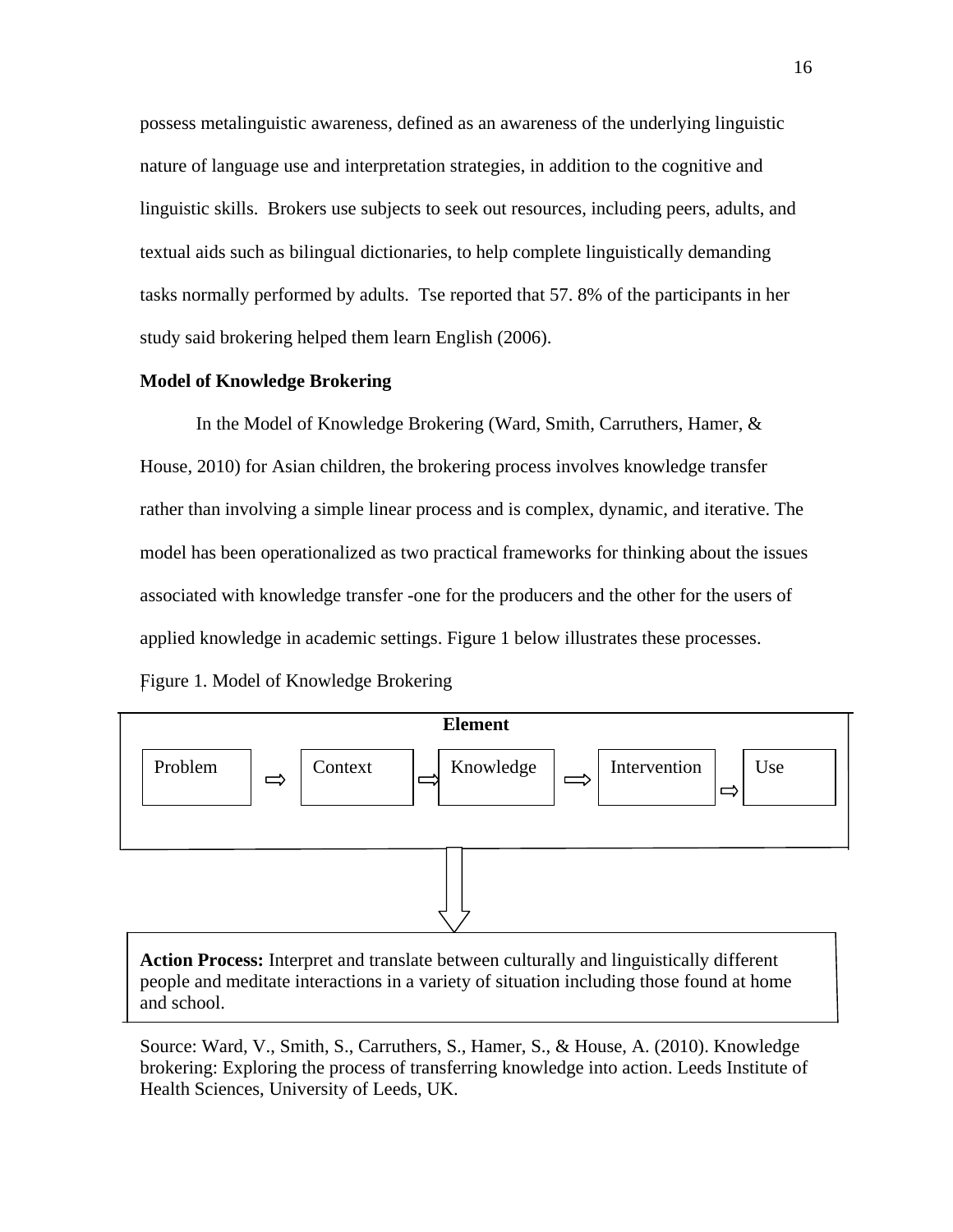As shown in figure 1, the brokering process generally begins with the problem or question asked to the children. Then the children will need to put the problem or question in the proper context before they can look for the right knowledge they need to use to translate. Sometimes they need to use some interventions before they can put the problem and question in the context. For example, a parent might ask a child to track down a store employee to ask him or her question. Then the child had to translate for them and it was up to the child to convey the parent's thoughts and feelings to others. Based on this model, brokering skills are especially useful in comprehension and speaking as the child is able to develop a large vocabulary to write and speak effectively through the act of brokering for the family. The process would apply to other subjects such as in math, science, health studies, and social studies. Knowledge from reading and understanding government papers and forms, communicating with personnel in hospital, reading labels on medicine, communicating with realtors, insurance agents, auto dealers, and many more help brokers expand their vocabulary and understanding of school subjects. Figure 2 below shows a sample of some of the English skills learned in school that are used in the brokering process according to domains of brokering, paraphrasing, and translation based on the Model of Knowledge Brokering's Framework.

#### Put Figure 2 about here

#### **Meta-Cognition and Meta-Linguistic Skills of Language Brokers**

An increasing number of studies indicate that children who become language brokers experience benefits to their academic performance as well as social and communication skills (Gracia, 2006). Bilingualism has an impact on early cognitive development (Bialystok, 2006; Pearce, 2006).Buriel et al. (1998) argued that the

17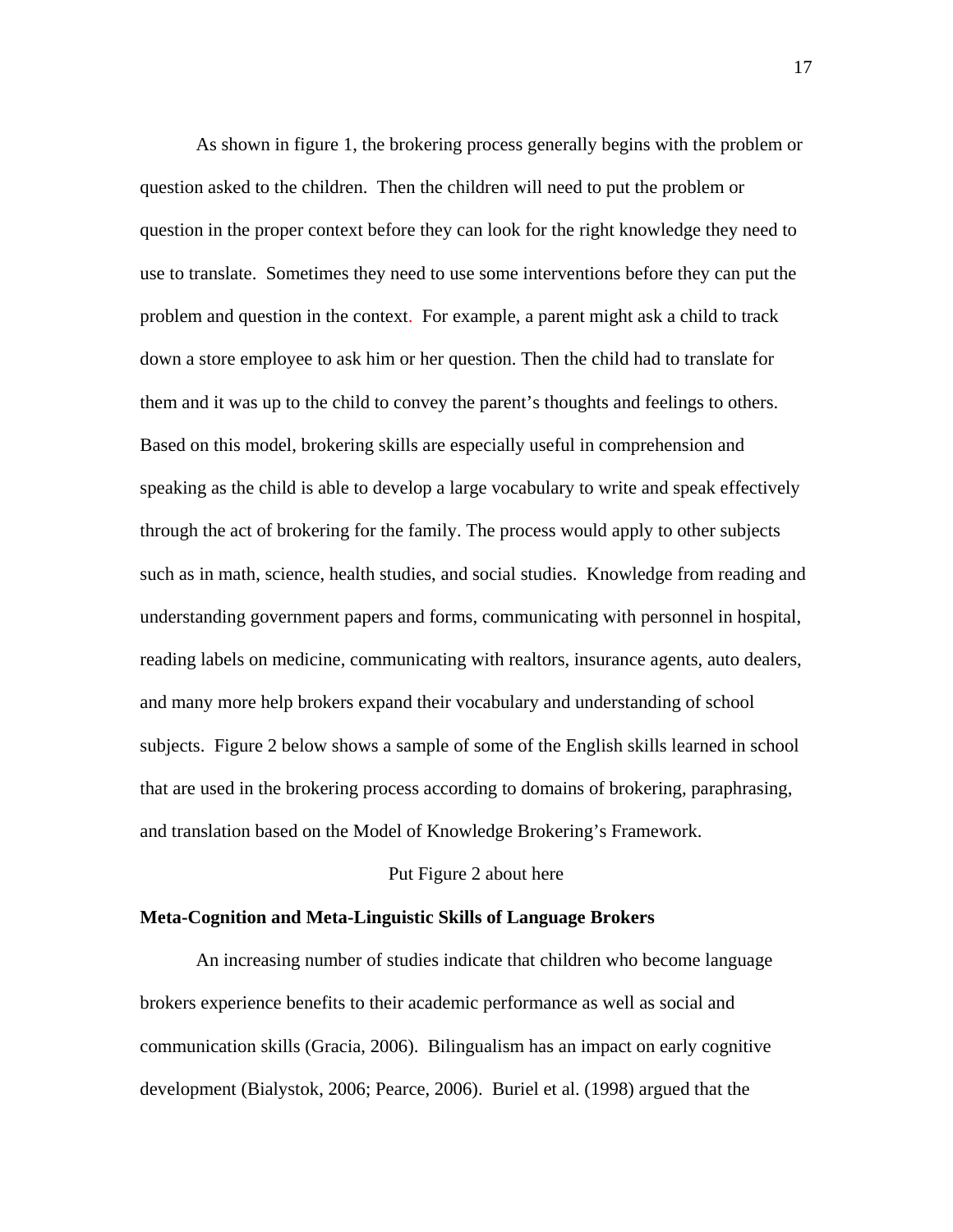brokering process enhanced the cognitive skills of bilingual children who interpret for their parents and this process can develop greater awareness in language competencies.

Language brokering may also increase meta-linguistic skills **(**Duran, 2008; Fry, 2008; Garcia, 2006; Lee & Bowen, 2006) and social abilities (Chao, 2006; Han, 2006; Lareau, 2001; Tabor & Collier, 2002; Valdes, 2002). In the brokering process, the cultural modeling framework is used to examine what is involved in practices of translation. Cultural modeling is constructed between students' reasoning skills and cultural knowledge between native and adopted countries (Orellana & Eksar, 2005).

As language brokers, Asian immigrant children focus on how they "interpret and translate between culturally and linguistically different people and mediate interactions in a variety of situations" (Dorner, et al., 2007, p. 452). Their recounts of their experiences reveal considerable meta-cultural awareness and sophistication as they using different words for different audiences and framing their ideas in particular ways to achieve social effects (Wu & Kim, 2009).

Brokers who have improved their performances in school can be considered due to three reasons. First, the complex translation strategies used by children may result in higher academic outcomes than those of non-brokering peers. Orellana (2010) and Dorner et al. (2007) found that children whom they identified as active brokers had significantly higher scores in reading and math assessment in fifth- and- sixth grade. Second, language brokers' school-related vocabulary is enhanced as a result of years of experience as translators. Finally, experience in certain language activities and genres such as different types of reading materials required the same skills students need to achieve academic, cognitive, and linguistic competencies at school. Thus, language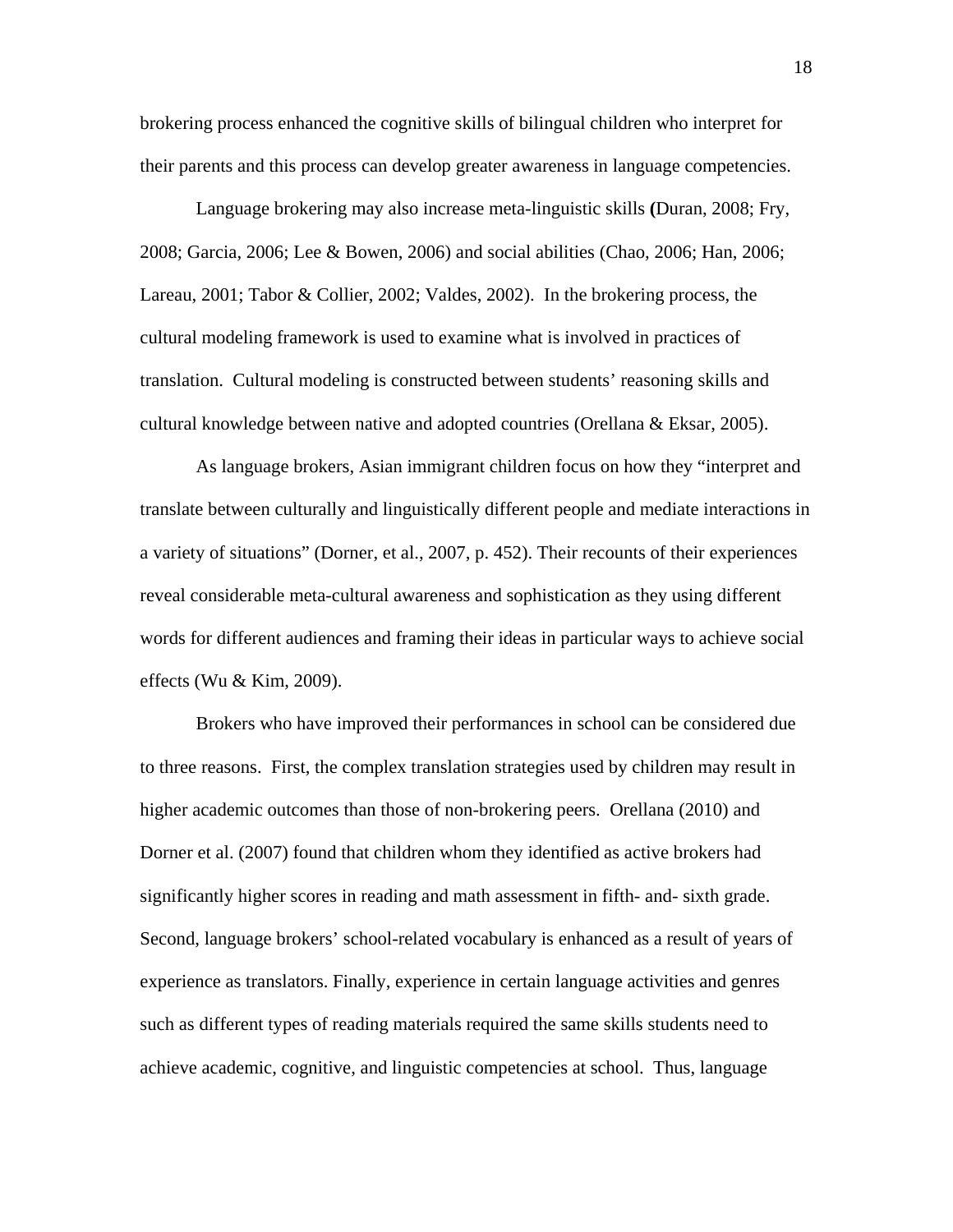brokers who develop and practice school-related competencies may perform better in school than their peers (Han, 2006). These arguments may explain why many Asian immigrant children who become language brokers have high academic achievement (Lee & Brown, 2006).

Lee and Brown (2006) found that many brokers felt that English was one of their easiest subjects. They were good at grammar and writing as well as correcting their own work. This is due to the fact that they had to help their parents to translate the English into their native language. They had a lot of practice correcting sentences and making them clearer to the readers in schools. Knowing grammar and correct use of the English language, gave them confidence in school. They did not speak broken English, so there was no language barrier and they knew how to express their thoughts and feelings clearly to others. As a result, they would raise their hands in class and received more participation points. Furthermore, the other students did not think of them as outsiders. With more confidence and friends, they started joining more clubs in school, which gave them even greater confidence.

Other researchers have reported a positive correlation between first language, language brokering, and academic self-efficacy (Buriel, et al., 1998; Yeung, 2000, Yoon, 2008). Specifically, Yoon found that home language has a positive effect on English and other academic outcomes. Bialystok (2006) and Pearce (2006) also found that maintaining and improving their native language influenced children's academic performance due to their competencies in meta-linguistic skills. For example, some Asian languages such as Mandarin, Korean, Urdu, and Kenji contain words that are written in very different characters and read in different ways depending on context. This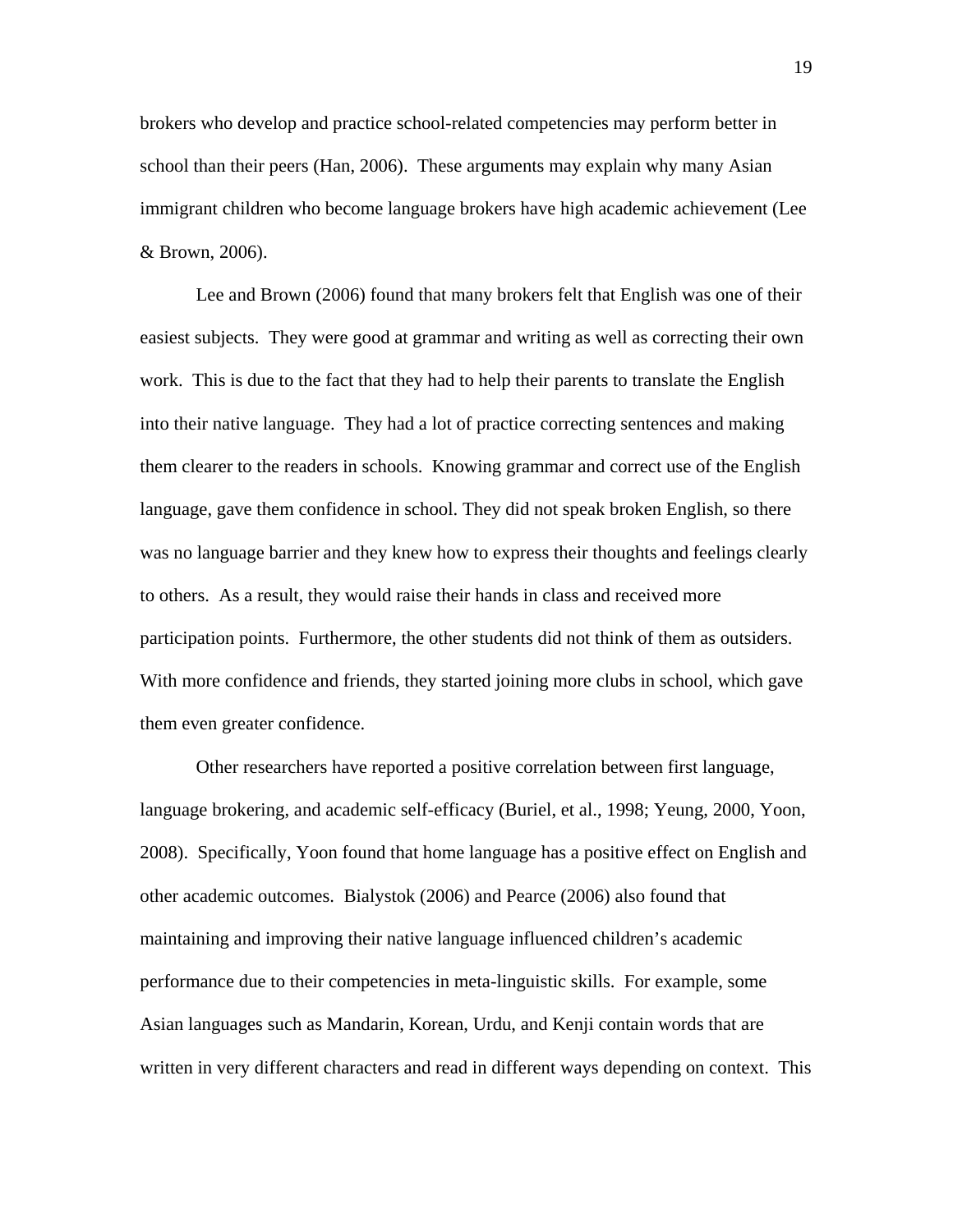makes it very difficult for Asian immigrant parents and families not only to read but also to write the words in English. This is where the children come in and help need a different level of understanding to convey the right meanings.

It is important to note that language brokers' meta-linguistic abilities depend on the generation status of the children. In a study of the associations between children's immigrant generation status and academic performance among 16 different Asian immigrant groups, child and family characteristics accounted for a large share of the differences in children's academic achievements (Yoon, 2008). The first- and 1.5 generation children who had schooling in their home countries before coming to the US used these experiences to guide them in learning their new language which gives them a tremendous advantage for understanding both languages (Orellana & Eskner, 2005).

Language brokers who interpret and translate between culturally and linguistically different people and mediate interactions in a variety of situations can also advocate for their parents and families. In these and other instances, language brokers and their parents work as a "performance team" (Valdes, 2002) in which parents and children work together and help each other, in what might be considered as a Vygotskian "zone of proximal development" (Vygotsky, 1978, p.103). In this process, parents scaffold children's understanding of the genre, topic, and purpose of various artifacts, while children scaffold parents' understanding of linguistic and social practices. Children take the lead in translation encounters when they answer questions posed by adults or act as teachers and tutors.

Vygotskian theory suggests that these sorts of scaffold learning experiences are quite powerful and provide "benefits for children on cognitively demanding tasks, who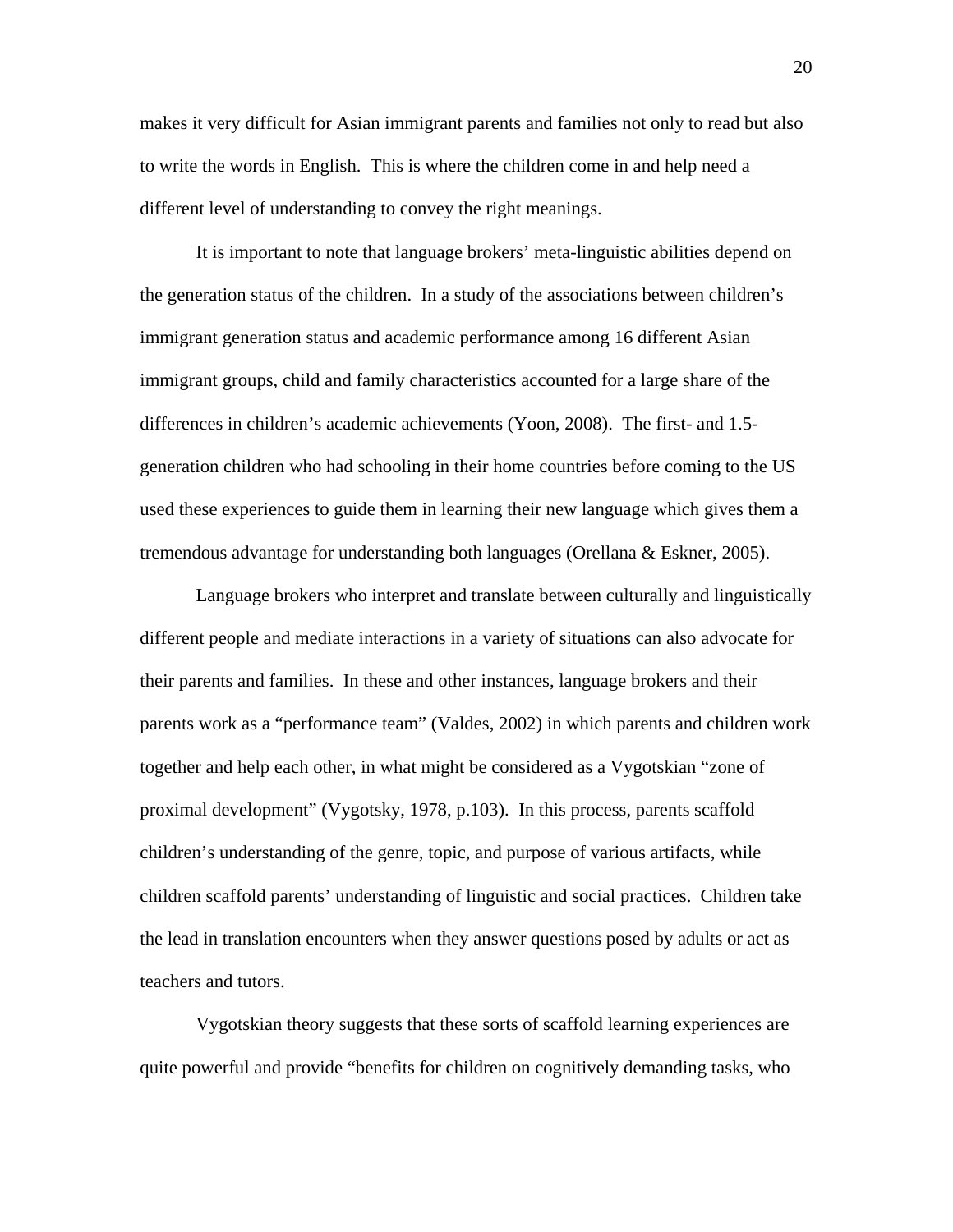get placed in the "expert" position where they are forced to articulate their understanding for novices" (Dorner et al., 2007, p. 458). Language brokering involves activities in which children facilitate their parents' abilities to accomplish tasks that these adults would not be able to accomplish on their own. In the process, children also support their parents' acquisition of English language and literacy skills. Thus, in many ways, translation episodes represent zones of proximal development for parents, where children serve as the expert.

In language brokering encounters, children are expected to advocate for the family's rights with people who often make racialized assumptions about their own and their families' abilities, intelligence, social positions, and financial status. The children use meta-linguistic competencies to meet the challenges of translating, to their immigrant parents so that they can understand the meaning of the translated language (Orellana  $\&$ Eskar, 2005). In addition, the children can translate the situation for their parents or families using the knowledge and experience of being bilingual to help them encounters the oppressions as being immigrants.

#### **Social Competence and Language Brokers**

Many Asian immigrant students immigrated with their families soon after birth. Thus, they are more likely to be first- or "1.5 generation" children growing up alongside their second-generation peers (Portes & Rumbaut, 1996). Since these children grow up experiencing both cultures and languages, they are the most convenient source of information and reference for their parents and families. Their efforts can open up pathways of development for others such as when children assist their siblings with homework and foster their interactions with computers and books. They also advance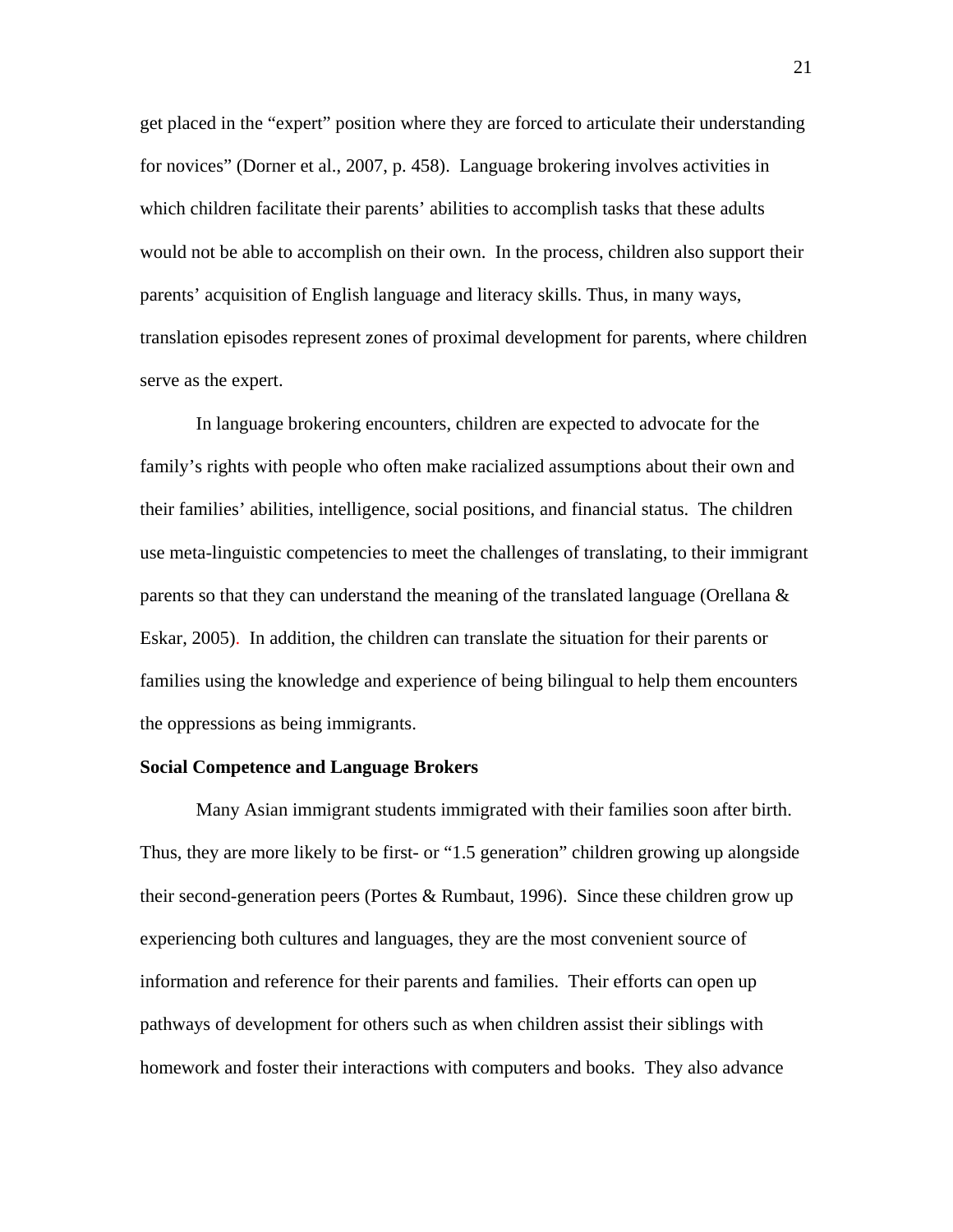their parents' language skills as well as their understanding of how things are done in the US by facilitating their parents' abilities to access information and resources that in turn open up further possibilities for family members (Love  $\&$  Buriel, 2007). With their immigration experiences and their position in the mainstream culture, Asian immigrant children are on the advantage to become language brokers. Most translating involves everyday matters such as a when the children read signs, labels, or directions for their parents, but these translations may also involve the most challenging kinds of mediating work in which children speak to and for the authority figures representing educational, legal, medical, and financial institutions. Language brokering helped the children excel in education because they can ask the right questions or understand how to explain things. And with the confidence in the language, there was no language barrier between the children and fellow students and teachers they could excel in other courses because they were able to convey thoughts properly.

#### **Conclusions**

Some Asian immigrant children have complex feelings about having to act as family translators (Pearce, 2006; Woerner, 2009). On one hand, they do a service free for their families, come to better understand their parents, develop self-confidence, and gain a better grasp of a foreign language (Weisner, 2002). On the other hand, some children also feel as if they are switching roles with parents, assuming the role of protector or guardian (Wu & Kim, 2009b). They may wonder who is the child and who is the adult in the family. There is also concern about how the constant pressure of having to translate affects the education of children who have to miss school to translate for their parents (Woerner, 2009).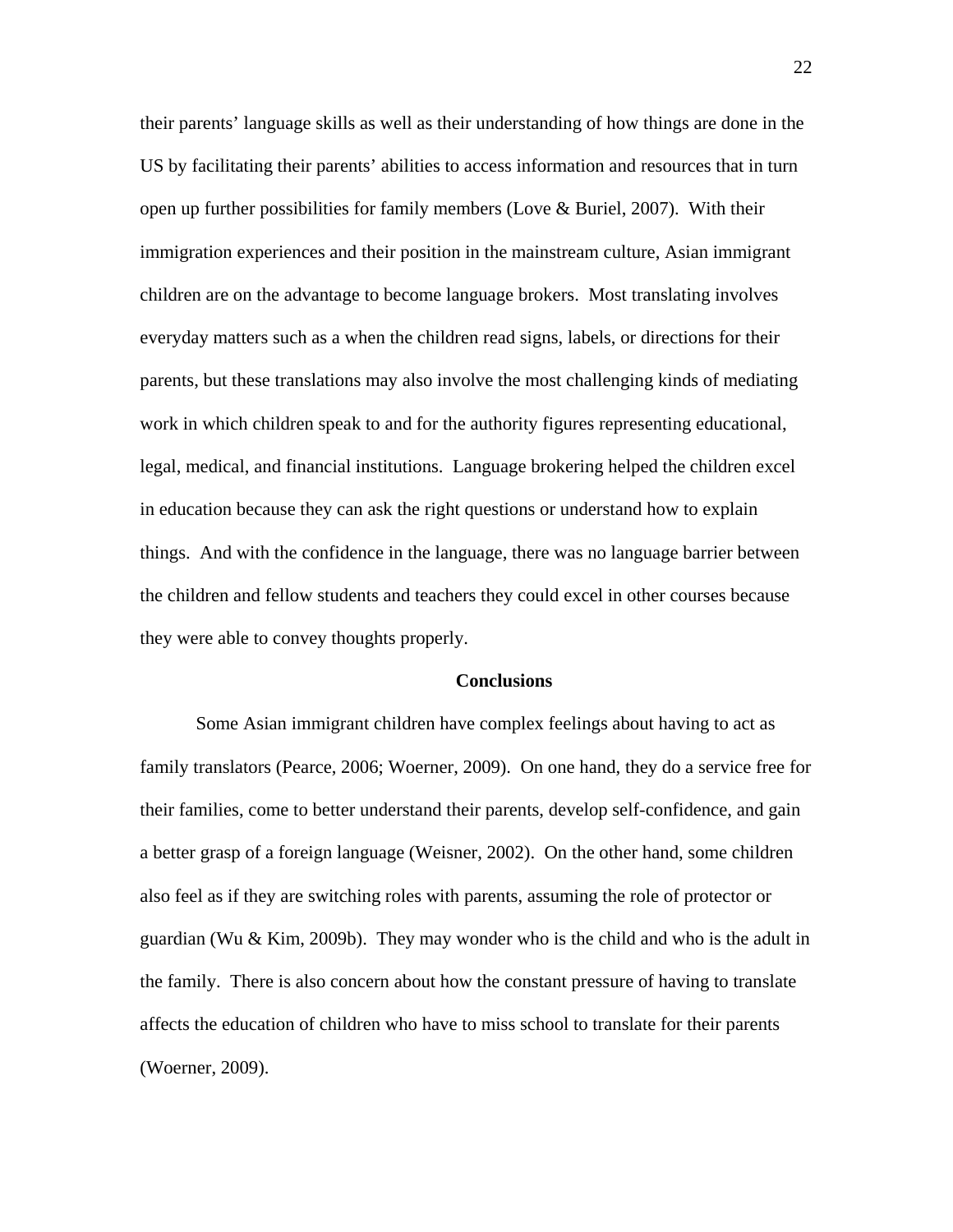There are many ways to understand children's work as translators and interpreters for their families. Sometimes it places burdens on children that can create stress which may affect their growth and development. However, despite the occasional embarrassment of having to translate for the parents in public, most children feel good about being able to help (Chao, 2006; Han & Bonstead-Bruns, 1998). Children often benefit from translating. For example, children who read complicated text and then explain it to someone else build reading comprehension skills, which help their reading scores in school. Some students have parents who are attending classes and help with their parents' college assignments such as by editing their term papers or research papers and helping them choose the right words to express their thoughts in English. This saves the parents from having to find and hire translators or editors.

Translation is one of the most complex types of communication (Yeung, 2000)*.*  The challenge of finding equivalences of words and ideas across languages and cultures involves not only transactions that demand cognitive and linguistic skills, but also social sensibilities, awareness of others, the ability to take appropriate roles and voices, and the management of others' emotions as well as the translator's own emotions. The intertwining of the social and cognitive demands of translation and the emotional work that it involves makes everyday language brokering even more complex than any other translation acts. For children, speaking more than one language is a cultural, academic, and social asset that generally affirms their sense of self identity.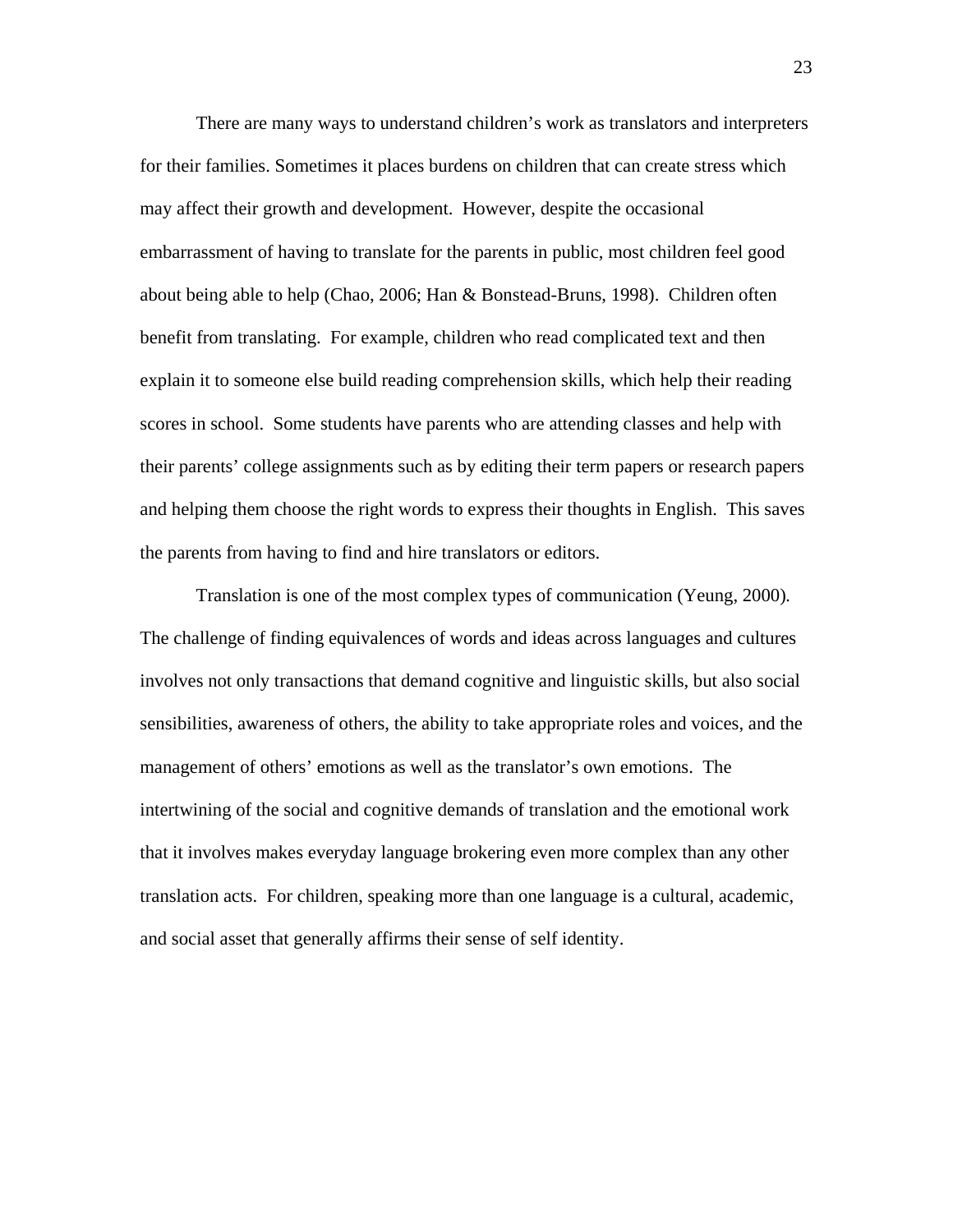#### **References**

- Bialystok, E. (2006). *Second-language acquisition and bilingualism and the impact on early cognitive development:* Center of Excellence for Early Childhood Development. York: Canada.
- Buriel, R. W., Perez, W., DeMent, T., Chaves, D., & Moran, V. (1998). The relationship of language brokering to academic performance, biculturalism, and self-efficacy among Latino adolescents. *Hispanic Journal of Behavioral Science, 20* (3), 283- 296.
- Bourdieu, P. (1977). Cultural reproduction and social reproduction. In: Karabel, J., & Halsey, A. H. (eds.) *Power and Ideology in Education*. Oxford University Press: New York, pp. 487-511.
- Borrero, N. E., & Yeh, C.J. (2010). Ecological English language learning among ethnic minority youth. *Educational Researcher, 39*(8), 571-581.
- Borrero, N. E. (2006). *Promoting academic achievement for bilingual middle school students: Learning strategies for young interpreters.* Unpublished doctoral dissertation. Stanford University, Palo Alto.
- Bronfenbrenner, U. (1979). *The ecology of human development: Experiment by nature and design*. Cambridge, MA: Harvard University Press.
- Chao, R. (2006). *The prevalence and consequences of Adolescents' language brokering for their immigrant parents: Acculturation and parent-child relationships* Mahwah, New Jersey: Lawrence Erlbaum.
- Coleman, J. (1998). Cultural capital in the creation human capital. *The American Journal of Sociology, 94,* 95-120.
- Doulas, J.A., Roebken, H., & Thomson, G. (2007). *The immigrant university: Assessing the dynamics of race, major and socioeconomic characteristics at the University California.* Center of for Studies in Higher Education. UC, Berkeley.
- Dorner, L., Orellana, M.F., & Li-Grining, L. (2007). "I help my mom and it could help me": Translating bilingual skills into improved standardized test scores. *American Journal of Education, 111*(3), 451-478.
- Duran, R.P. (2008). Assessing English-language learners' achievement. *Review of Research in Education*. doi: 10.3102/0091732X07309372.
- Fry, R. (2008). *The role of schools in the ELLs achievement gap*. Pew Hispanic Center, Washington, DC.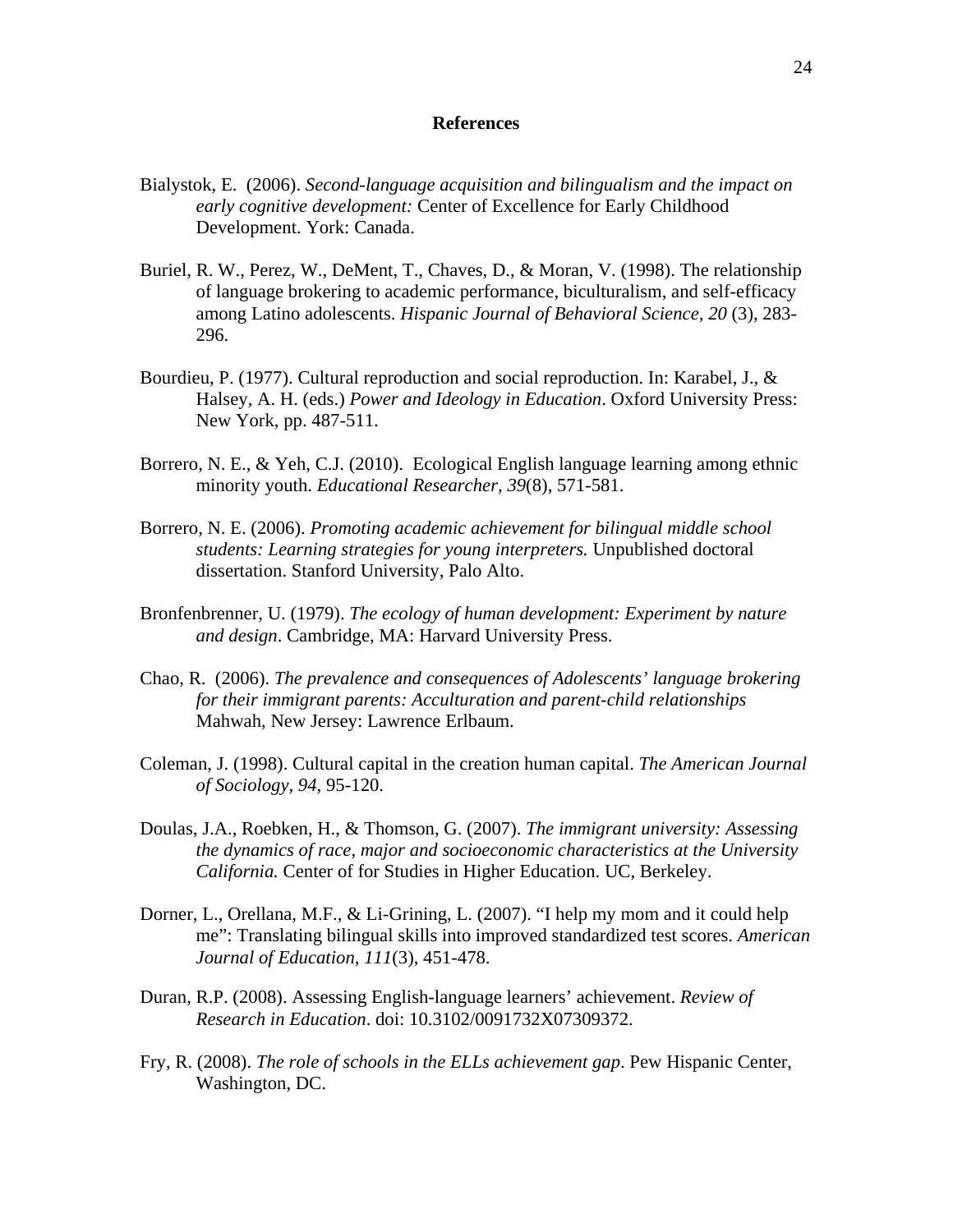- Gonzales, N., Moll, L.C., & Amanti, C. (Eds,). (2005). *Funds of knowledge: Theorizing practices in households, communities and classrooms.* Mahwah, NJ: Lawrence Erlbaum.
- Gracia, E. E. (2006). *Teaching and learning in two languages.* New York, NY: Teacher's College Press.
- Han, W. (2006). Academic achievements of children in immigrant families. *Educational Research and Review, 1* (8), 286-318.
- Hao, L., & Bonstead-Bruns, M. 1998, parent-child differences in education expectations and the academic achievement of immigrant and native students. *Sociology of Education 71,* 175-198.
- Institute of Education Sciences (2011). Nation Report Card 2009. US Department of Education: Washington DC.

Institute of Education Sciences (2010). Status and Trends in the Education of Racial and Ethnic Groups- in 2008

- Lareau, L. (2001). English language learners: Boosting academic achievement. *American Educational Research Journal, 2(*1), 1-4.
- Lee, J.S., & Bowen, N.K. (2006). Parent involvement, cultural capital, and the achievement gap among elementary school children. *American Educational Research Journal, 43*(2), 193-218.
- Lee, C. D. (2005). A culturally based cognitive apprenticeship: Teaching African-American high school students' skills in literacy. *Reading Research Quarterly, 30,* 608-631.
- Li, G. (2005). *Asian-American education: Across the class line.* Buffalo, NY: Graduate Scholl of Education Publication State University of New York at Buffalo.
- Love, J. A., L., & Buriel, R. (2007). Adolescents from immigrant families, biculturalism, and depression: A study of Mexican American language brokering, autonomy, parent-child bonding. *Hispanic Journal of Behavioral Sciences, 29* (4), 472-491.
- Mathews, R. (2000). Cultural patterns of south Asian and southeast Asian Americans. *Intervention in School and Clinic, 36*(2), 101-104.
- McQuillan, J., & Tse, L. (1995). Child language brokering in linguistic minority communities: Effects on culture, cognition, and literacy. *Language and Education,* 195-215.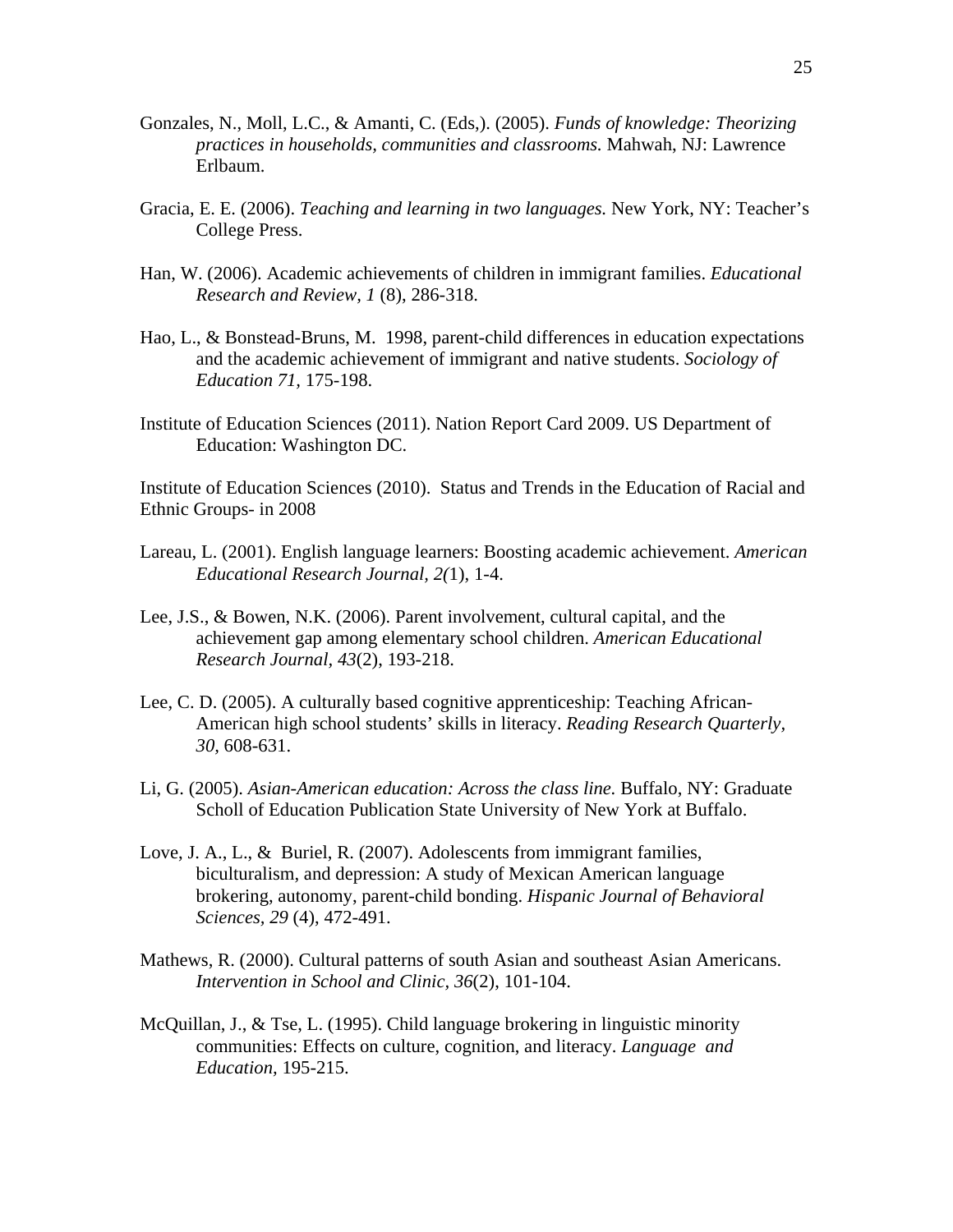- Mancilla-Martinez, J., & Kieffer, M. J. (2010). Language minority learners' home language is dynamic. *Educational Researcher, 39*(7), 545-546.
- Md-Yunus, S. (2006). Chinese American parents influenced on their children's ethnic identity. AAT 3199431.
- Md-Yunus, S. (2007). Immigrant parents: How to help your children succeed in schools. *Journal of Childhood Education, 83*(4), 236-237.
- Morales, A., & Hanson, W.E. (2005). Language brokering: An integrative review of the literature. *Hispanic Journal of Behavioral Sciences, 27*, 471-503.
- National Institute for Early Education (2009). *Closing education achievement gap*. Retrieved from<http://niee.org/docs/index.php?DocID=165>
- Ng. J.C., Lee. S.S., & Pak, Y.K. (2007). Contesting the model minority and perpetual foreigner stereotypes: A critical review of literature on Asian in education. *Review of Research in Education. 31*(1), 95-130.
- Orellana, M.F. (2009). *Translating childhoods*: Immigrant youth, language, and culture New Brunswick, New Jersey: Rutgers University Press.
- Orellana, M.F., & Reynold, P. (2009). For immigrant families, children as "language brokers." *Developmental Psychology, 22*(6), 723-742.
- Orellana, M. F., & Li-Grining. L. (2007). "I helped my mom," and it helped me: Translating the skills of language brokers into improved standardized test scores. *American Journal of Education*. doi: 10.1086/512740
- Orellana, M.F., & Eksner, H. J. (2005). Power in cultural modeling: Building on the bilingual language practices on immigrant in Germany and the United States. *National Reading Conferences Yearbook 55*: 224-234.
- Orellana, M.F., Renolds, J., Dorner,L. & Meza, A. (2003). In other words: Translating or "para-phrasing as a family literacy practice in immigrant households. *Reading Research Quarterly, 38*(1), 12-34.
- Orellana, M.F., Dorner, L., & Pulido, L. (2003). Accessing assets: Immigrant youth's work as family translators or "para- phrasers." *Social Problems, 50(*4), 505- 524.
- Orellana, M.F. (2010), *"From here to there: On the process of ethnography of language brokering*." Retrieved from [http://mediazioni.sitlec.unibo.it,](http://mediazioni.sitlec.unibo.it/) ISSN 1974- 4382.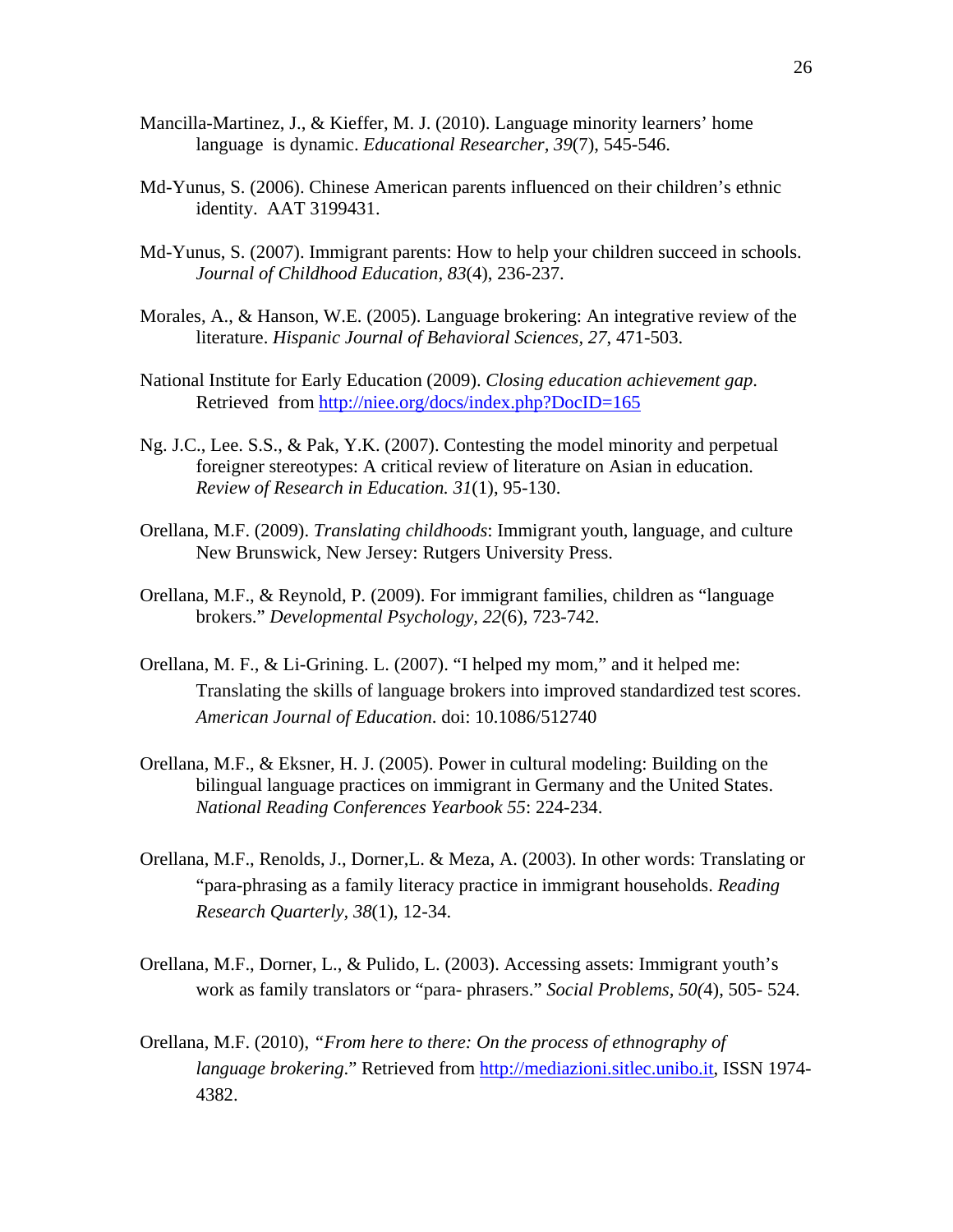- Omi, M. (2008). Asian-Americans: The unbearable whiteness of being? *The Chronicle of Higher Education, 55*(5), 56-61.
- Pearce, R.R. (2006). Effects of cultural and social structural factors on the achievement of white and Chinese American students at school transition points, *American Educational Research Journal, 43* (1), 75-101.
- Portes, A., & Rumbaut, R.G. (1996). *Immigrant America: A portrait*. 2<sup>nd</sup>. ed. Berkeley: University of California Press.
- Quezada, R., Diaz, D., & Sanchez, M. (2003). Involving Latino parents. *Leadership, 33*(1). 32-34.
- Tabors, W., & Collier, V. (2002). *A national study of school effectiveness for language minority students' long term academic achievement.* Santa Cruz, CA: Center for the Research on Education.
- The Chronicle of Higher Education (2008). The immigrant children in the U.S. schools. Washington, DC.
- The National Center for Education Statistic (2004). *Language minority learners and their labor market indicator-recent trends.* Washington, DC: U.S. Department of Education.
- Tse, L. (2006). Language brokering in linguistic minority communities: The case of Chinese- and Vietnamese-American students. The Bilingual Research Journal. 20(3) , pp. 485-498.
- US Department of Education. (2008). Immigrant children in the US schools. Retrieved from<http://www.ed.gov/index.html>
- US Census of Bureau. (2004). Immigrant children. Retrieved from<http://www.census.gov/prod/2001pubs/01stab/stat/-ab01.html>
- Valdes, G. (2002). *Con respeto: Bridging the distances between culturally diverse families and schools: An ethnographic portrait*. New York: Teachers College Press.
- Vygotsky, L (1978). *Mind and society* (trans. M Cole), Cambridge, MA: Harvard University Press.
- Ward, V., Smith, S., Carruthers, S., Hamer, S., & House, A. (2010). *Knowledge brokering: Exploring the process of transferring knowledge into action.* Leeds Institute of Health Sciences, University of Leeds, UK.
- Woerner, A. (2009). *Translating for mom and dad: A heavy burdens for immigrant children.* New York: New York Community Media Alliance.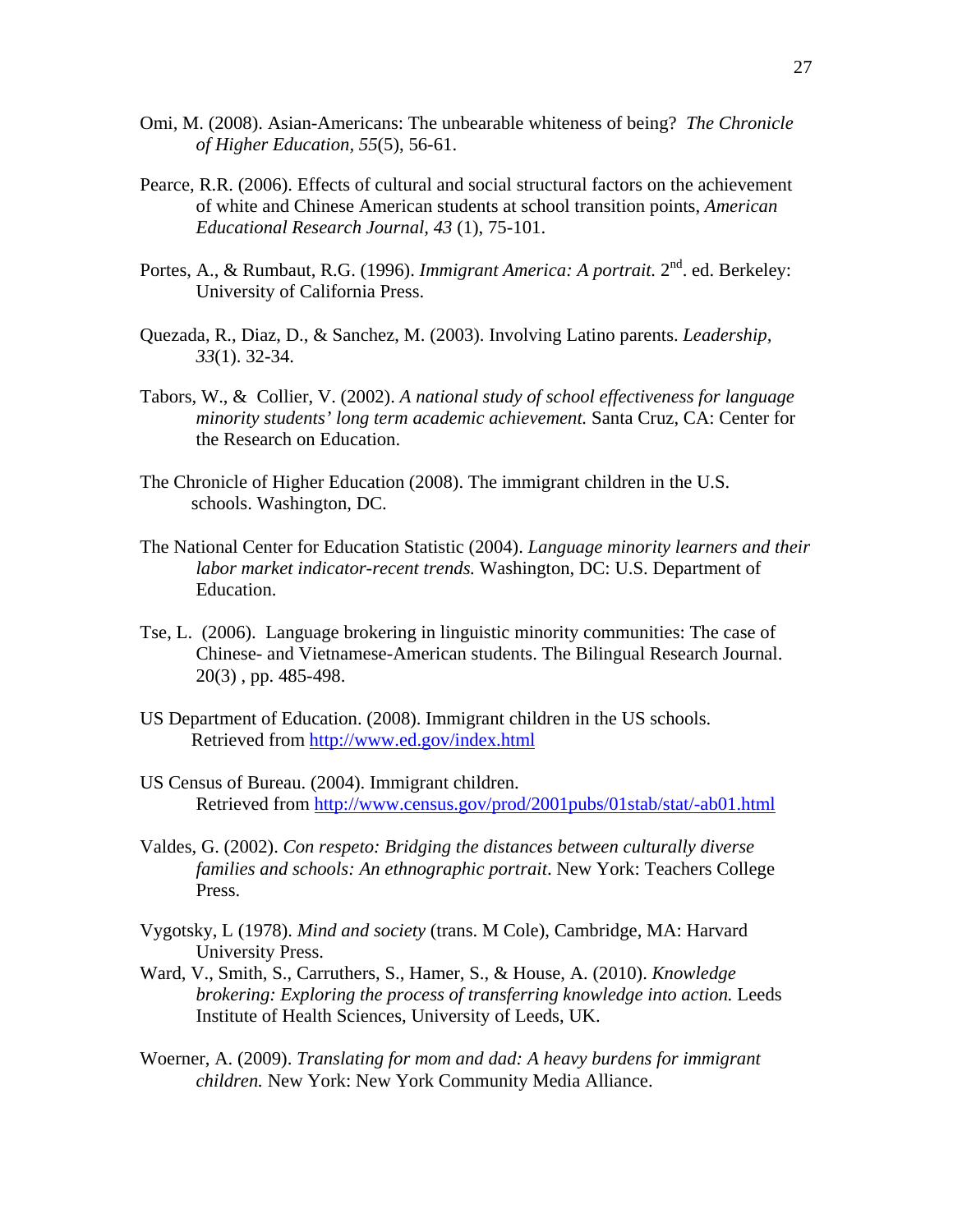- Weisner, T.S. (2002), Ecocultural understanding of children's development pathways. *Human Development, 45*, 275-281.
- Wu, N. H., & Kim, S. Y. (2009). *Children as language and cultural brokers in Asian American families*. Center of Coalition for Asian Americans, Washington, D.C.
- Wu, N.H. & Kim, S.Y. (2009b) Chinese American adolescents' perceptions of the

language brokering experience as a sense of burden and sense of efficacy. *Journal of Youth and Adolescence, 38*(5)703-718.

- Yeung, A.S. (2000). Can two tongues live in harmony: Analysis of the Nation Education longitudinal study of 1988: Longitudinal data on the maintenance of home language. *American Educational Research Journal, 37(*4*), 1001-1026.*
- Yoon, L. (2008). Uninvited Guests: The influence of teachers' role and pedagogies on the positioning of English language learners in the regular classroom. *American Educational Research Journal.* doi: 10.3102/0002831208316200.
- Zhou, M., & Kim, S. (2006). Community forces, social capital, and educational achievement: The case of supplementary education in the Chinese and Korean immigrant communities*. Harvard Educational Review, 76,* 1-29.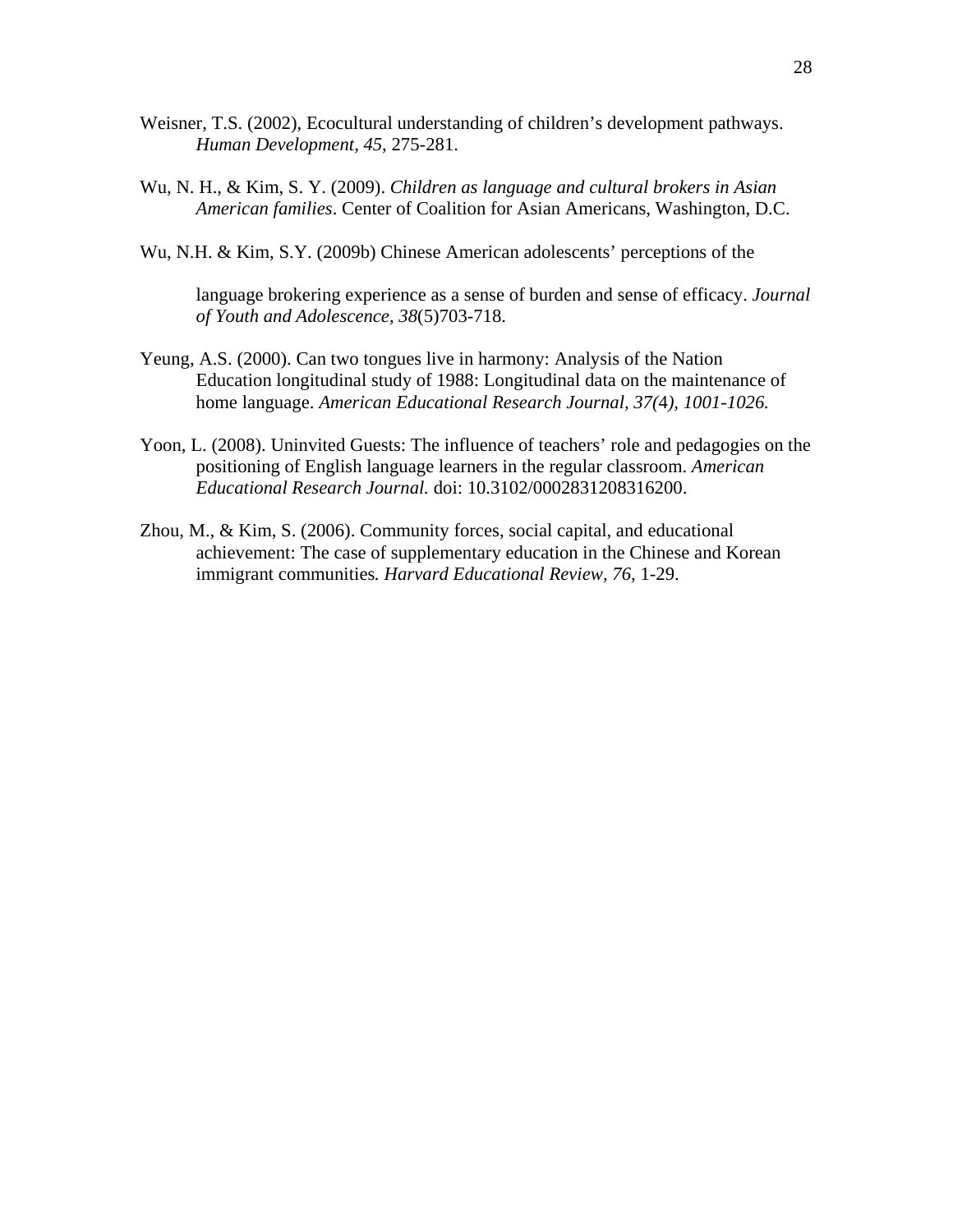| <b>Element</b>                                                      | <b>Stream</b>                                                                                                                                                                                                                                                                                                                                                                                                                                                       | <b>Domain of Brokering/Para-</b><br><b>Phrasing/Translation</b>                                                                                                                                                                                                                                           | <b>What English Skills</b><br><b>Learned in School</b><br><b>Used in the Brokering</b><br><b>Process</b>                                                                                                         | <b>How Does Brokering</b><br><b>Assist Children in</b><br><b>Academic Achievement</b>                                                                                                                                                                                                                                                                                                                                                                                                                                                |
|---------------------------------------------------------------------|---------------------------------------------------------------------------------------------------------------------------------------------------------------------------------------------------------------------------------------------------------------------------------------------------------------------------------------------------------------------------------------------------------------------------------------------------------------------|-----------------------------------------------------------------------------------------------------------------------------------------------------------------------------------------------------------------------------------------------------------------------------------------------------------|------------------------------------------------------------------------------------------------------------------------------------------------------------------------------------------------------------------|--------------------------------------------------------------------------------------------------------------------------------------------------------------------------------------------------------------------------------------------------------------------------------------------------------------------------------------------------------------------------------------------------------------------------------------------------------------------------------------------------------------------------------------|
| Problem<br>$\bullet$<br>Context<br>Knowledge<br>Intervention<br>Use | Identifying<br>$\bullet$<br>Reviewing<br>$\bullet$<br>Clarifying<br>$\bullet$<br>Exploring<br>$\bullet$<br>characteristics<br>personal and<br>interpersonal<br>communication<br>Locating<br>$\bullet$<br>Assessing<br>Classifying<br>Usability<br>$\bullet$<br>Relevance<br>Iterative<br>Integrating<br>Clarifying<br>$\bullet$<br>Negotiating<br>Linkage<br>Managing<br>information<br>Developing<br>$\bullet$<br>capacity<br>Supporting<br>$\bullet$<br>decisions | Translating<br>$\bullet$<br>Reading<br>Writing<br>Speaking and<br>communication skills<br>Listening and thought<br>process<br>Paraphrasing<br>$\bullet$<br>Code switching<br>Cognate<br>Construct viable<br>arguments and<br>critique the reasoning<br>of others<br>Look for and make<br>use of structure | Reading<br>$\bullet$<br>Comprehension<br>$\bullet$<br>Spelling<br>$\bullet$<br>Grammar<br>$\bullet$<br>Speaking<br>$\bullet$<br>Listening<br>$\bullet$<br>Categorizing<br>$\bullet$<br>Organization<br>$\bullet$ | <b>Language Arts and</b><br><b>Reading</b><br>Grammar, spelling<br>structures in<br>comprehension; Use<br>grammatical rules to<br>do homework and<br>assignments.<br>Organizational and<br>thought processes<br>skills in writing,<br>thought process in<br>speaking and<br>communication<br>skills<br>Construct viable<br>arguments and<br>critique the<br>reasoning of others<br>Use professional<br>words<br><b>Mathematics</b><br>Reason abstractly<br>and quantitatively in<br>problem solving<br>Construct viable<br>$\bullet$ |

**Figure 2. Model of Knowledge Brokering: Exploring the Process of Transferring Knowledge into Action**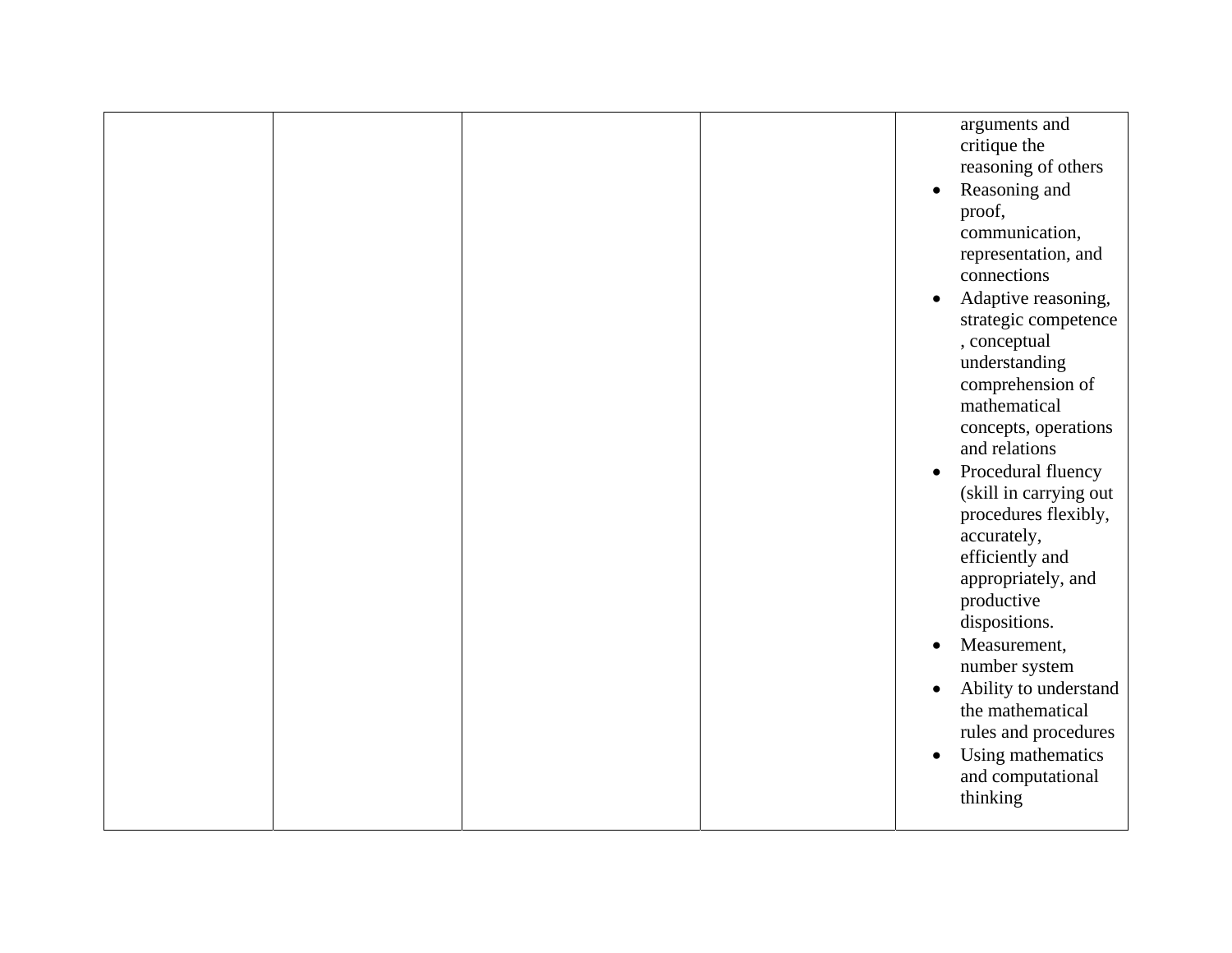|  | <b>Science</b><br>Asking questions<br>$\bullet$ |
|--|-------------------------------------------------|
|  | and defining                                    |
|  | problems                                        |
|  | Developing and<br>$\bullet$                     |
|  | using models                                    |
|  | Planning and<br>$\bullet$                       |
|  | carrying out<br>investigations                  |
|  | Analyzing and<br>$\bullet$                      |
|  | interpreting data                               |
|  | Constructing<br>$\bullet$                       |
|  | explanations and                                |
|  | designing solutions                             |
|  | Engaging in<br>$\bullet$                        |
|  | argument from<br>evidence                       |
|  | Obtaining,<br>$\bullet$                         |
|  | evaluating, and                                 |
|  | communicating                                   |
|  | information                                     |
|  | Construct conceptual<br>$\bullet$               |
|  | and procedural<br>schemes with                  |
|  | productive and                                  |
|  | insightful ways of                              |
|  | thinking about and                              |
|  | integrating a range                             |
|  | of basic ideas that                             |
|  | explain the natural<br>and designed world.      |
|  |                                                 |
|  | <b>History, Social Studies,</b>                 |